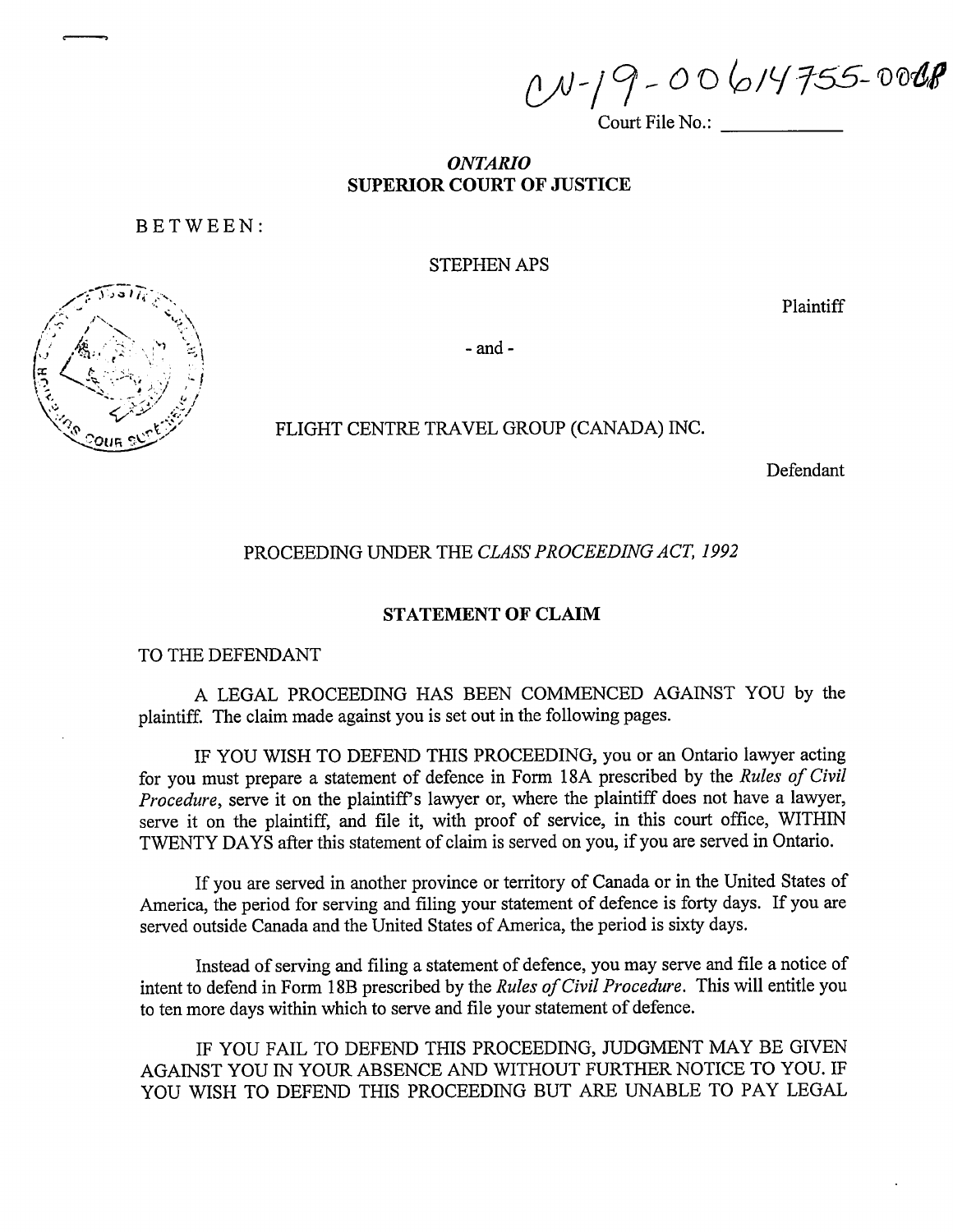FEES, LEGAL AID MAY BE AVAILABLE TO YOU BY CONTACTING A LOCAL LEGAL AID OFFICE.

TAKE NOTICE: THIS ACTION WILL AUTOMATICALLY BE DISMISSED if it has not been set down for trial or terminated by any means within five years after the action was commenced unless otherwise ordered by the court.

Date: February 20, 2019

Issued by

 $AL$ cocal registrar

Address of 393 University Avenue, court office 10<sup>th</sup> Floor Toronto, ON, M5G 1E6

FLIGHT CENTRE TRAVEL GROUP (CANADA) INC. TO: 1 Dundas Street West, Suite #200 Toronto, Ontario M5G 1Z3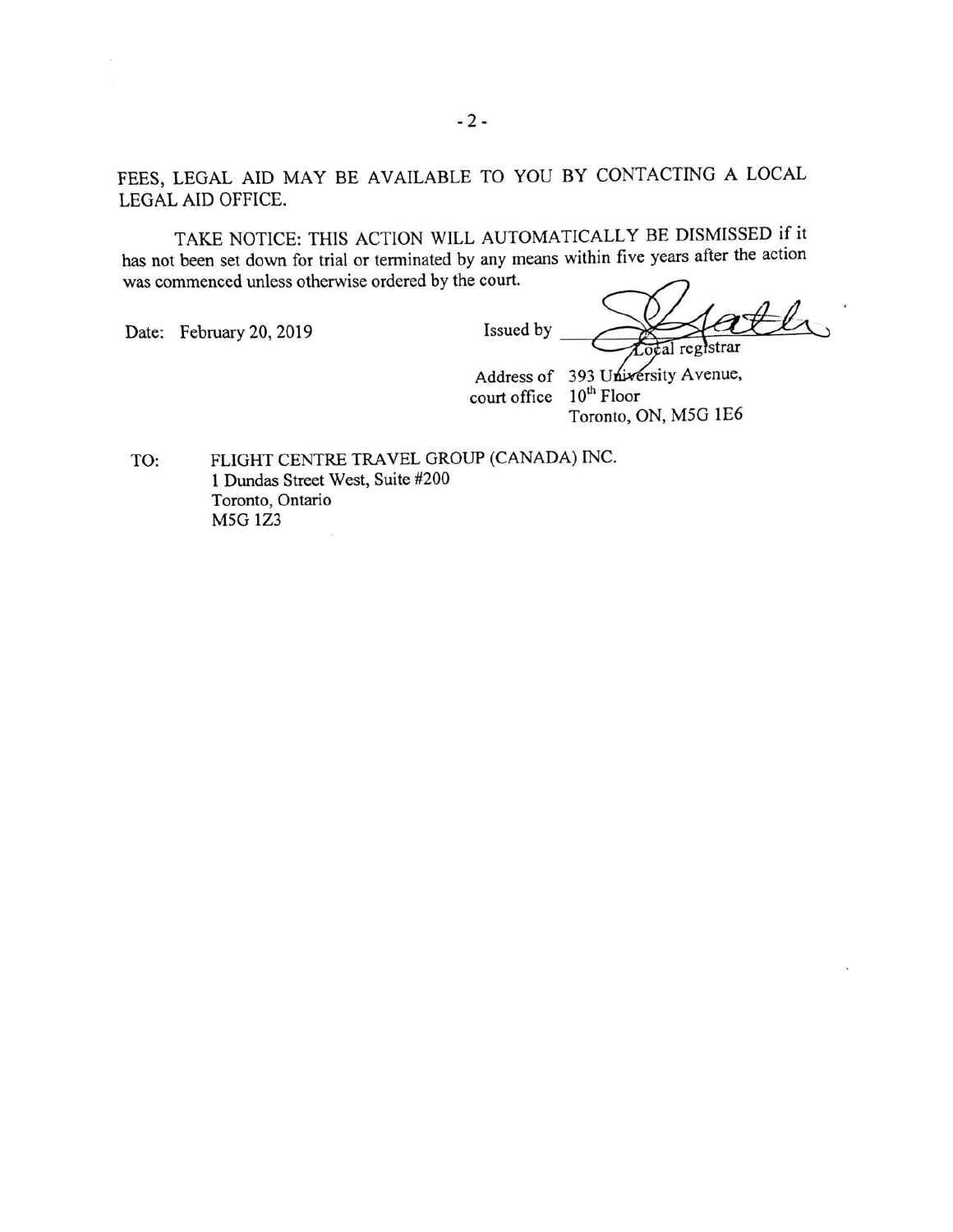### **CLAIM**

- 1. The Plaintiff, Stephen Aps (the "Plaintiff") claims:
	- (a) an order certifying this proceeding as a class proceeding and appointing the Plaintiff as representative plaintiff for the Class (as described below);
	- (b) \$100 million in general damages for the Class, or such other sum as this Honourable Court deems just;
	- (c) a declaration that the Defendant breached the Class Members' contracts of employment by:
		- (i) failing to ensure that the Class Members' hours of work were monitored and accurately recorded;
		- (ii) failing to implement and maintain an effective, reasonable and accurate Class-wide system or procedure, which is centrally and uniformly controlled and applied, for, among other things, recording all hours worked by the Class Members and ensuring that the Class Members are compensated for all hours worked;
		- (iii) failing to record and maintain accurate records of all actual hours worked by the Class Members;
		- (iv) failing to advise the Class Members of their entitlement to overtime pay for hours worked in excess of the overtime threshold under the applicable employment standards legislation;
		- (v) imposing on the Class Members an overtime policy that purports to create an unlawful barrier to payment of overtime;
		- (vi) creating and/or permitting and/or suffering a working environment and circumstances in which the Class Members are: (i) required and/or permitted and/or suffered to work hours in excess of those scheduled, including hours both below and in excess of the overtime threshold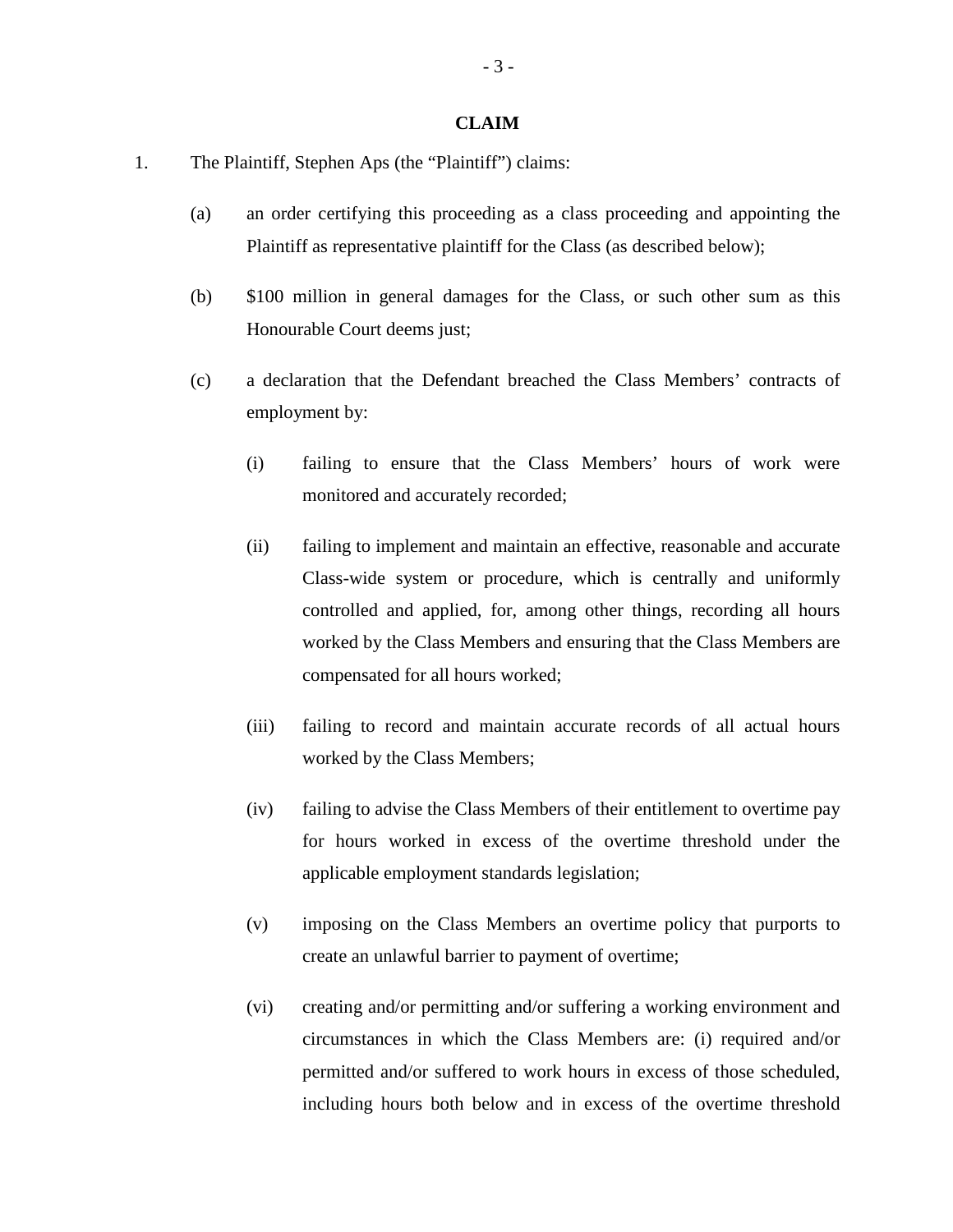under the applicable employment standards legislation, in order to carry out the duties assigned to them; (ii) dissuaded from reporting hours worked in excess of those scheduled, including both hours below and in excess of the overtime threshold under the applicable employment standards legislation; and (iii) dissuaded from claiming or obtaining compensation for their unpaid hours worked, including hours both below and in excess of the overtime threshold under the applicable employment standards legislation; and

- (vii) requiring and/or permitting and/or suffering the Class Members to work hours in excess of those scheduled, including hours both below and in excess of the overtime threshold under the applicable employment standards legislation, but failing to appropriately compensate the Class Members as required for all hours worked.
- (viii) imposing on Class Members illegal and/or inapplicable overtime and/or excess weekly hours of work agreements;
- (d) an interim, interlocutory and final order that the provisions of the applicable employment standards legislation, as applicable, are express or implied terms of the contracts of employment of the Class Members (as described below);
- (e) an interim, interlocutory and final order for specific performance directing that the Defendant comply with the contracts of employment with the Class Members, in particular, to:
	- (i) ensure that the Class Members' hours of work are monitored and accurately recorded;
	- (ii) advise the Class Members of their entitlement to overtime pay for hours worked in excess of the overtime threshold under the applicable employment standards legislation;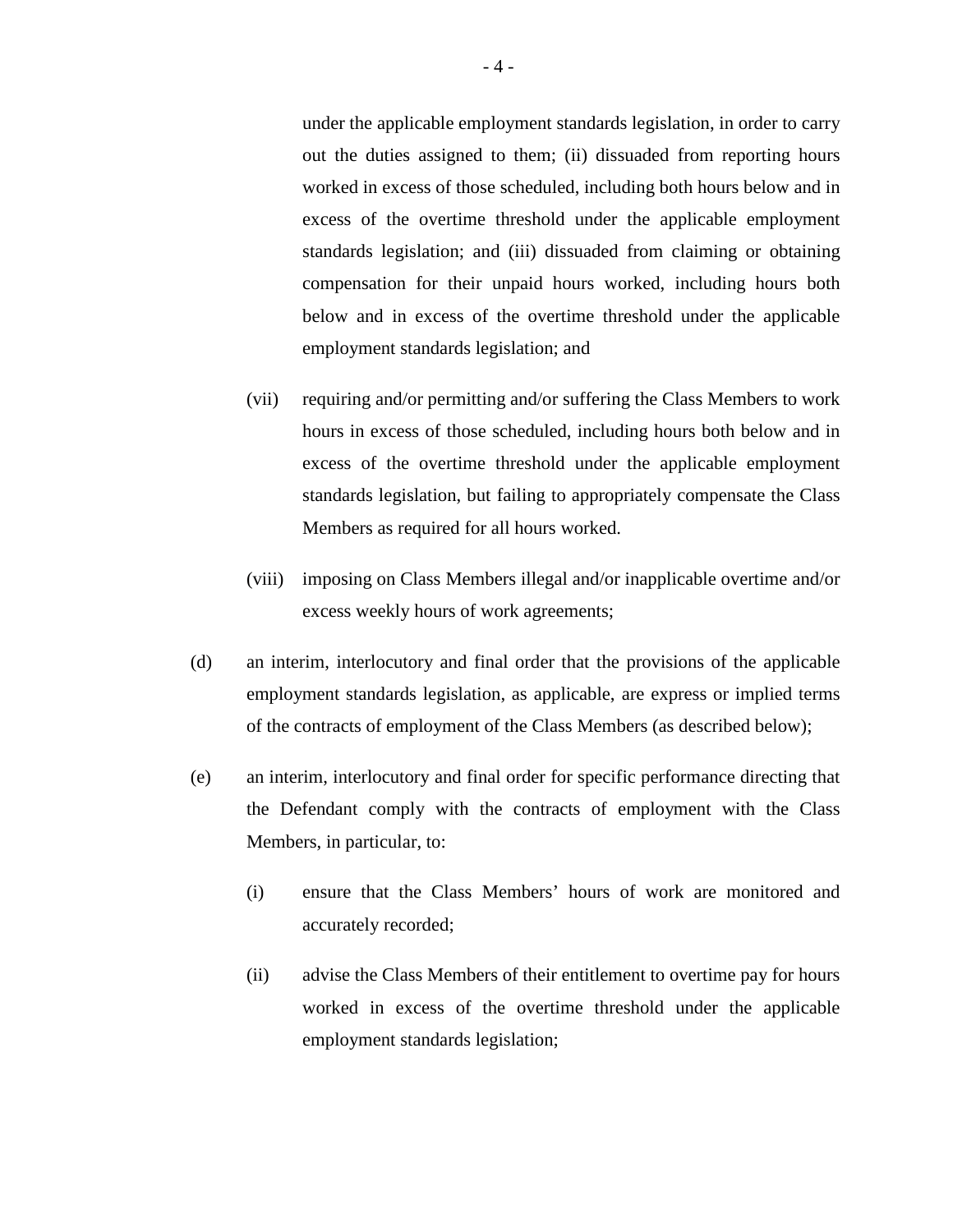- (iii) ensure that the Class Members are appropriately compensated for all hours worked;
- (iv) advise the Class Members that they are not required to enter into agreements to work excess hours or to average hours worked for overtime purposes as a condition of continued employment;
- (f) a declaration that the Defendant was unjustly enriched, to the deprivation of the Class Members, in that it received the value of the unpaid hours worked by the Class Members, including hours both below of and in excess of the overtime threshold under the applicable employment standards legislation, without providing the appropriate compensation, with no lawful basis, and an order requiring the Defendant to disgorge to the Class all amounts withheld by it in respect of such unpaid hours;
- (g) a declaration that the Defendant was negligent in the performance of its contracts of employment with the Class Members by, among other things:
	- (i) failing to monitor, record and maintain records of all hours worked by the Class Members;
	- (ii) failing to pay for all hours worked by the Class Members, including hours both below and in excess of the overtime threshold under the applicable employment standards legislation, despite requiring and/or permitting and/or suffering such hours to be worked;
	- (iii) failing to advise the Class Members of their right to receive appropriate compensation for such unpaid hours and, in particular, of the express or implied terms of their contracts under the applicable employment standards legislation;
	- (iv) retaining for itself the benefit of amounts due to the Class Members in respect of such unpaid hours;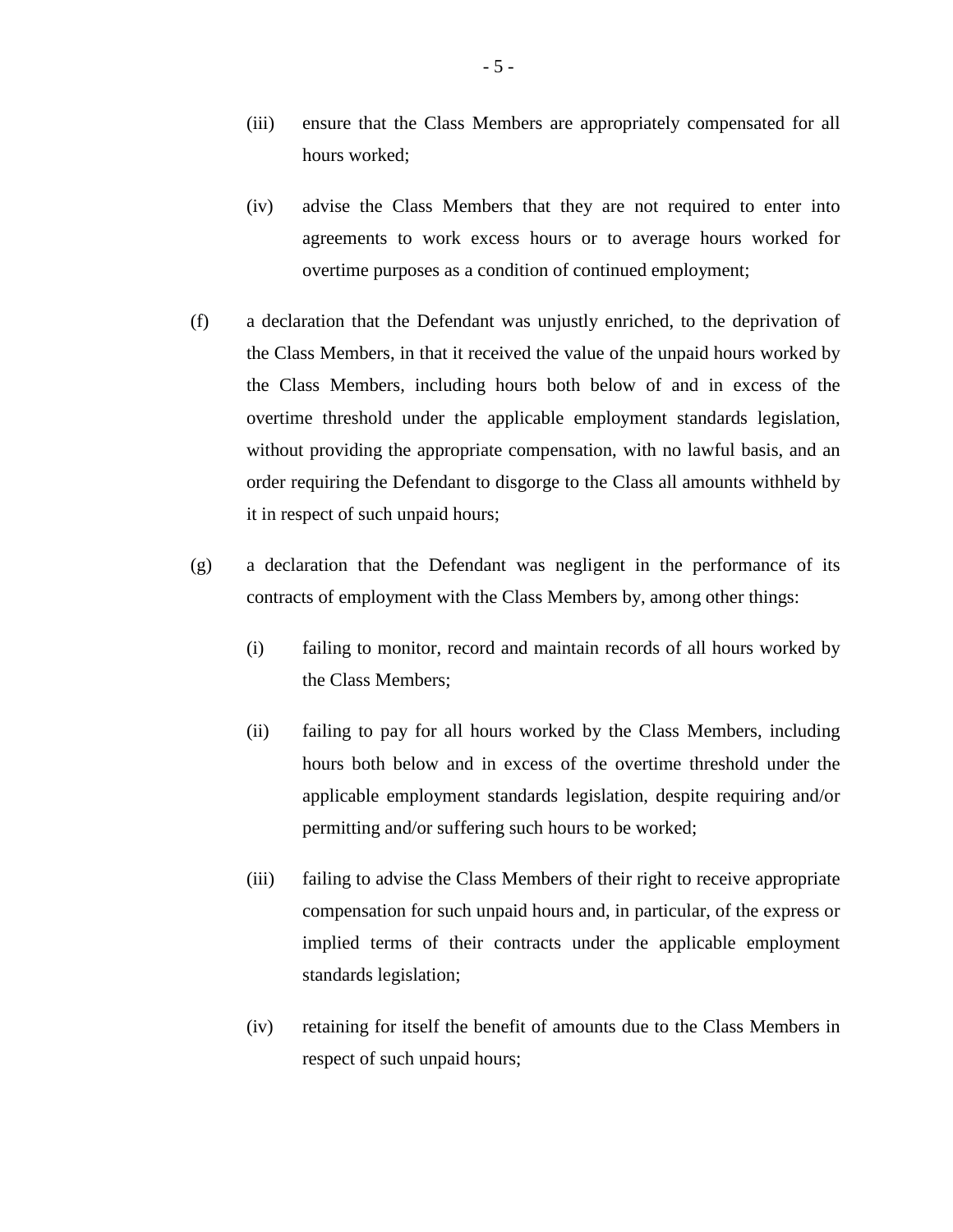- (v) creating and/or permitting and/or suffering a working environment and circumstances in which the Class Members are: (i) required and/or permitted and/or suffered to work hours in excess of those scheduled, including hours both below and in excess of the overtime threshold under the applicable employment standards legislation, in order to carry out the duties assigned to them; (ii) dissuaded from reporting hours worked in excess of those scheduled, including hours both below and in excess of the overtime threshold under the applicable employment standards legislation; and (iii) dissuaded from claiming or obtaining compensation for their unpaid hours worked, including hours both below and in excess of the overtime threshold under the applicable employment standards legislation;
- (vi) imposing on the Class Members an overtime policy that purports to create an unlawful barrier to payment of overtime;
- (vii) failing to implement and maintain an effective, reasonable and accurate Class-wide system or procedure, which is centrally and uniformly controlled and applied, for, among other things, recording all hours worked by the Class Members and ensuring that the Class Members are appropriately compensated for all hours worked;
- (viii) imposing on Class Members illegal and/or inapplicable overtime and/or excess weekly hours of work agreements;
- (h) an order pursuant to s. 23 of the *Class Proceedings Act, 1992*, admitting into evidence statistical information, including statistical information concerning or relating to hours of work performed by members of the Class, and an order directing the Defendant to preserve and disclose to the Plaintiff all records, in any form, relating to hours worked by members of the Class;
- (i) an order, pursuant to s. 24 of the *Class Proceedings Act, 1992*, directing an aggregate assessment of damages;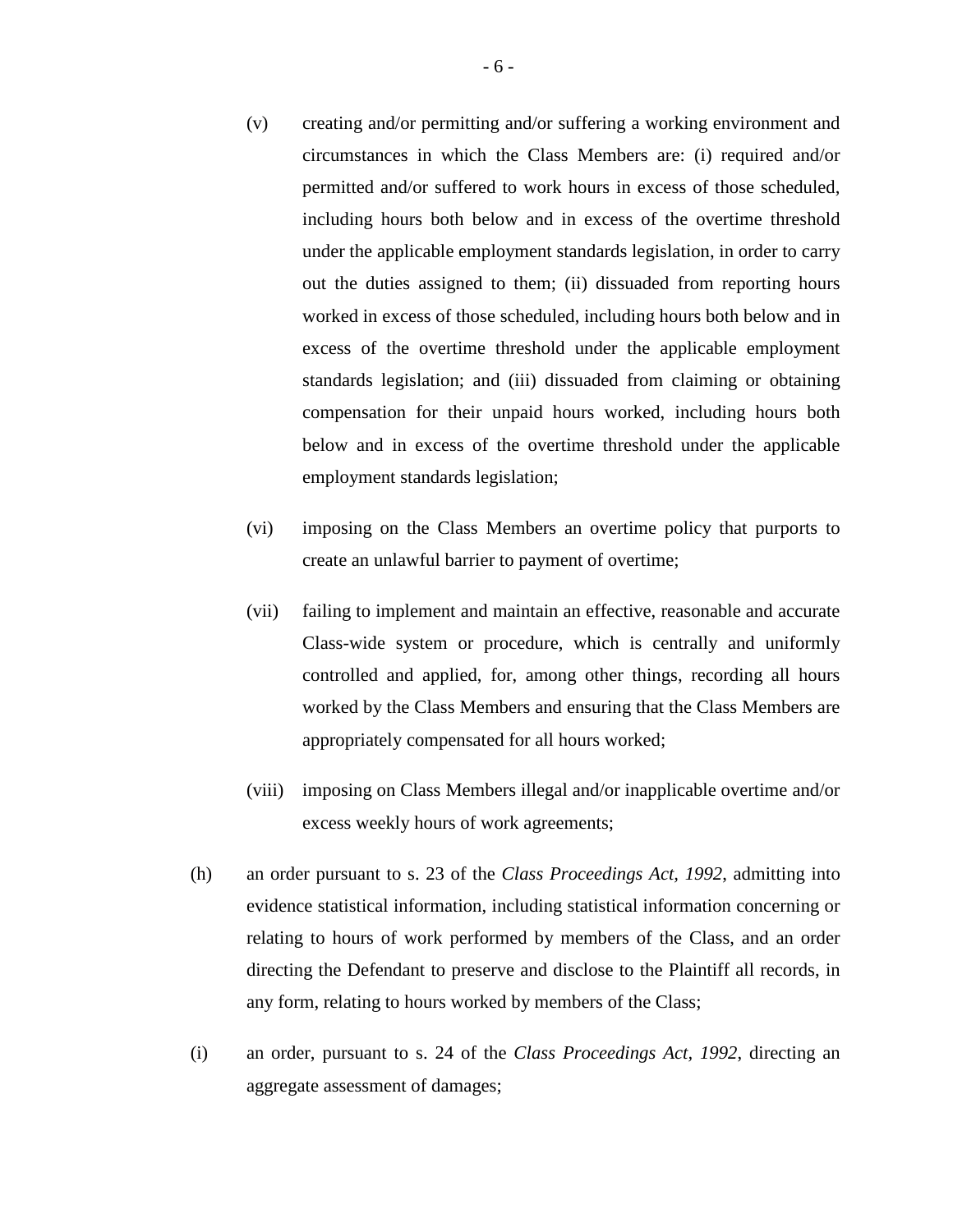- (j) an order directing the Defendant to preserve and disclose to the Plaintiff all records (in any form) relating to the hours of work, including hours of work both below and in excess of the overtime threshold under the applicable employment standards legislation, performed by the Class Members;
- (k) pre-judgment and post-judgement interest pursuant to the *Courts of Justice Act*;
- (l) punitive, aggravated and exemplary damages in the amount of \$10 million, or such other amount as this Honourable Court deems just;
- (m) costs of this action on a substantial indemnity basis, together with applicable HST, or other applicable taxes, thereon;
- (n) the costs of administering the plan of distribution of the recovery in this action in the sum of \$1 million or such other sum as this Honourable Court deems appropriate; and
- (o) such further and other relief as this Honourable Court may deem just.

### **THE DEFENDANT**

- 2. Flight Centre Travel Group (Canada) Inc. ("Flight Centre" or the "Defendant") is the largest brick and mortar travel retailer in Canada, with approximately 150 stores in Ontario, British Columbia, Alberta, Saskatchewan, Manitoba, Nova Scotia and Newfoundland. Flight Centre is a "big box" retailer, with highly standardized work locations, job descriptions, policies and practices.
- 3. Flight Centre is the Canadian subsidiary of Flight Centre Travel Group Ltd. ("Flight Centre Travel Group"), a global travel retailer founded in 1982. Flight Centre Travel Group consists of 40 corporate and wholesale brands, located in Australia, New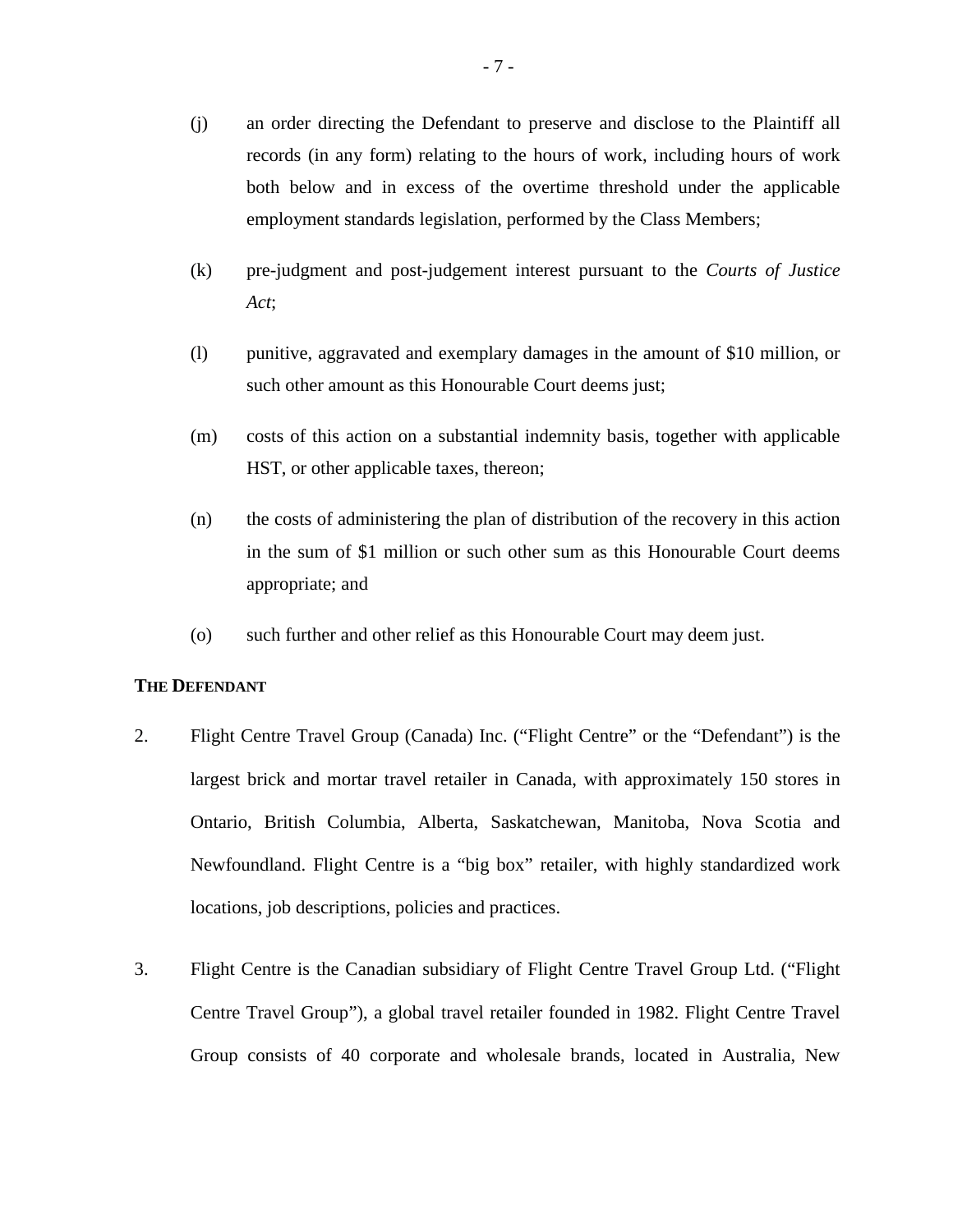Zealand, the United Kingdom, South Africa, India, United Arab Emirates, Singapore, China, United States and Canada. Flight Centre began operating in Canada in 1995.

4. Flight Centre Travel Group is publicly traded on the Australian Securities Exchange and according to its 2018 Annual Report, its global operations earned \$2.95 billion AUS in revenue and \$264.2 million AUS in after-tax income in the year ending June 30, 2018.

### **THE PLAINTIFF AND THE CLASS**

- 5. The Plaintiff lives in the City of Brampton and was employed by Flight Centre as an International Travel Consultant from April 2014 to January 2015 at its Dixie Mall location in Mississauga, Ontario (the "Dixie Mall store").
- 6. The Plaintiff brings this action pursuant to the *Class Proceedings Act, 1992* on his own behalf and on behalf of the following class of persons:

All current or former Travel Consultants (including Corporate Travel Consultants and International Travel Consultants) employed by Flight Centre at its retail locations in the Provinces of Ontario, British Columbia, Alberta, Saskatchewan, Manitoba, Nova Scotia and Newfoundland, for the period from October 2010 to the date certification is granted in this action.

7. Travel Consultants are retail sales employees responsible for selling vacation and business travel packages to Flight Centre Canada's clients. Travel Consultants who serve business/corporate clients may be referred to as Business or Corporate Travel "Managers", though they do not perform managerial functions.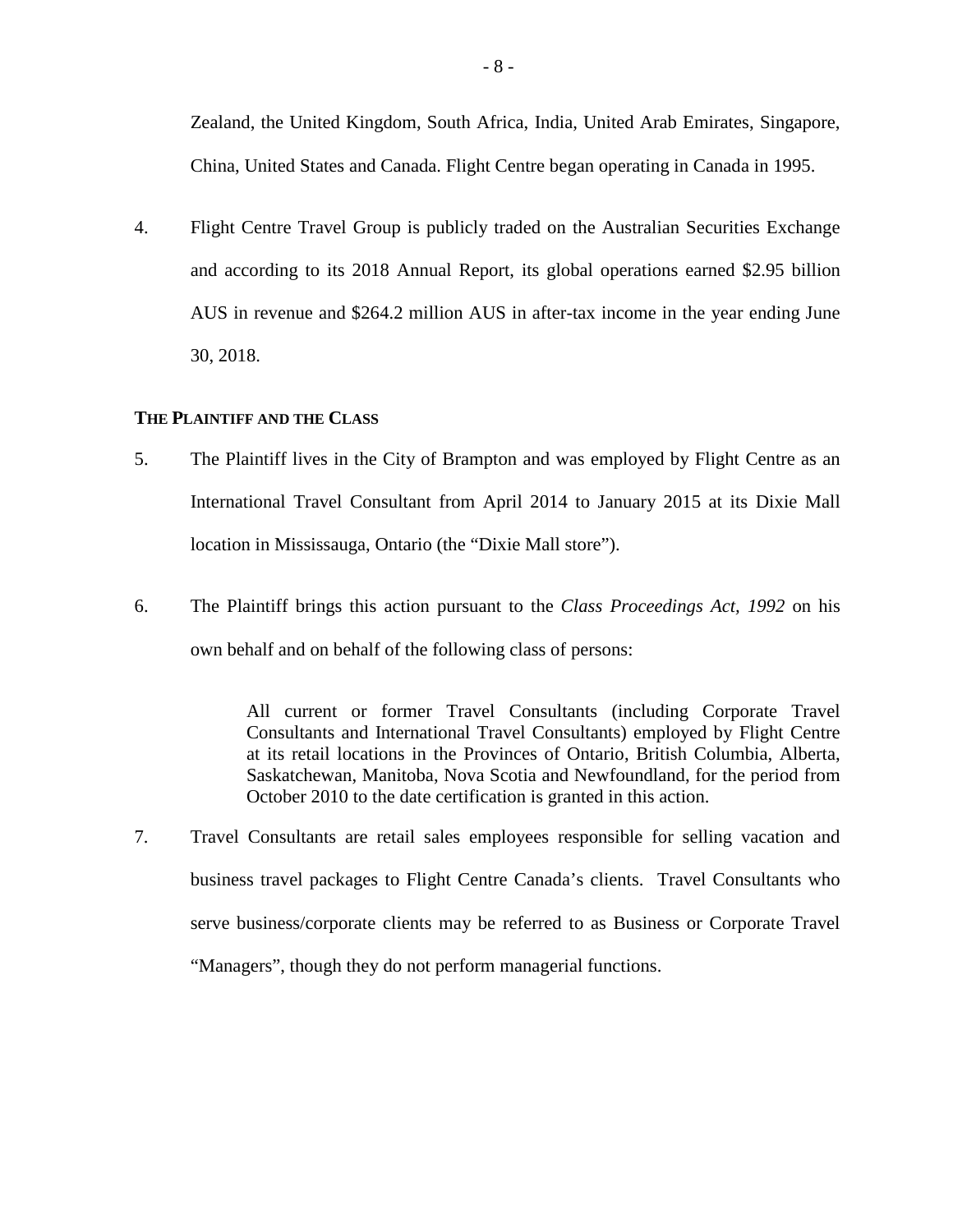- 8. The Class Members sell vacation products to the Defendant's customers at their retail sales locations. The Class Members serve clients via email, telephone, and face-toface at the Defendant's retail locations.
- 9. Travel Consultants are paid a base salary of \$27,000 per year, plus commission. Commission constitutes a significant portion of the Class Members' total compensation. The Defendant's commission structure is designed so that as Travel Consultants surpass various monthly sales targets, they earn a larger percentage of their total sales as commission. This structure incentivizes Travel Consultants to work longer and harder in order to sell more vacation products, so that they can take home a higher percentage of their sales as commission.
- 10. The Class Members are regularly required to work beyond their scheduled hours of work due to the client-centred nature of their sales positions. The Class Members are frequently required to work through their unpaid lunch breaks and forgo their lunch break altogether to serve clients entering the store or contacting them via email and telephone. Furthermore, the Class Members are regularly required to work beyond their scheduled hours of work in order to serve clients who enter the store or call or email them at or near the end of their scheduled shifts.
- 11. In addition to the above, once the Defendant's retail hours have ended and the Class Members are no longer catering to the Defendant's customers, the Class Members are regularly required to work beyond their scheduled hours in order to perform administrative and paperwork duties which they are unable to perform during their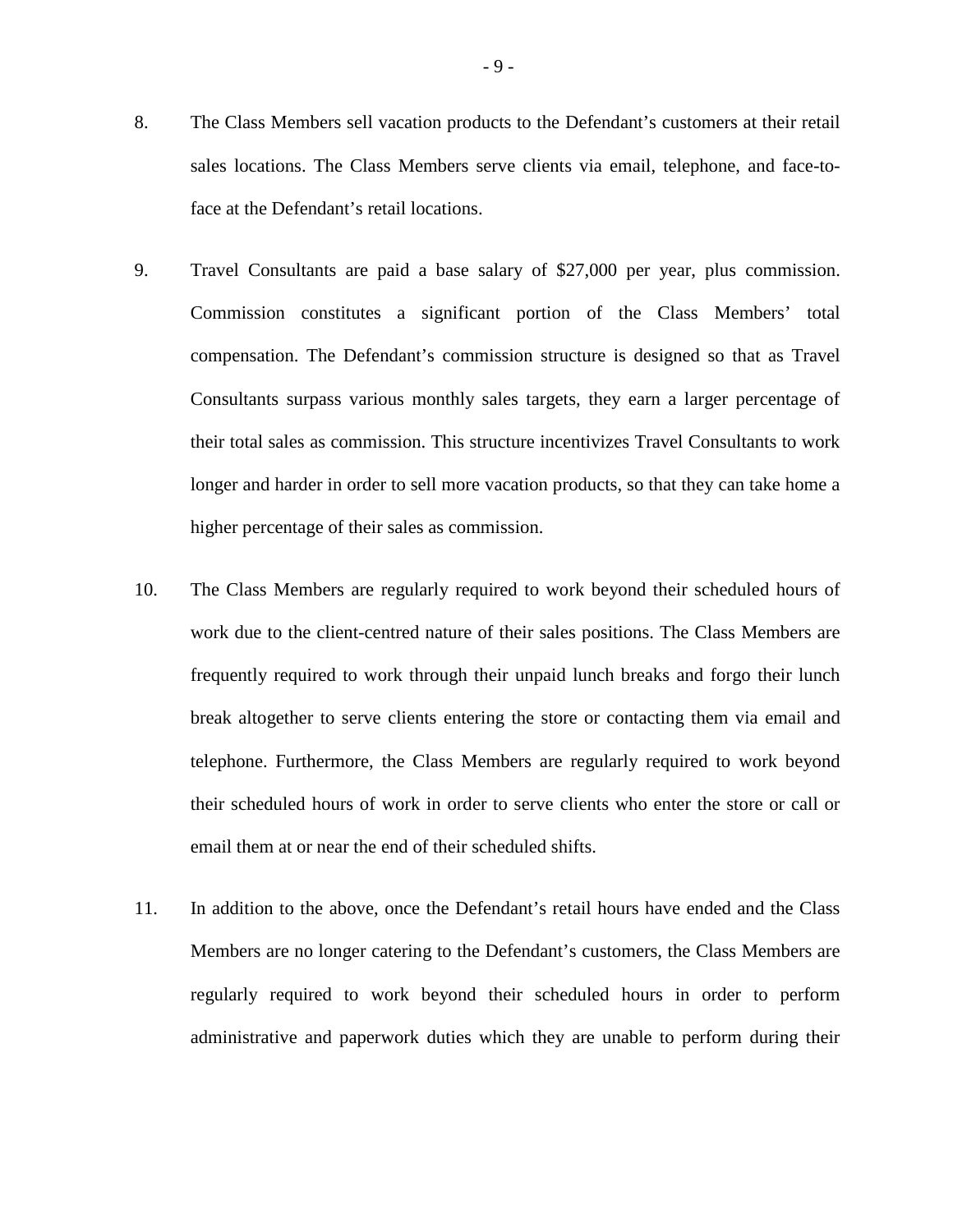scheduled hours of work. Class Members are also expected to attend training and company events, such as the monthly "Buzz Nights," which are also unpaid.

- 12. The Class Members are provided monthly schedules by the Defendant which schedule them to work full-time hours at the Defendant's retail stores; however, while the Class Members regularly work significantly in excess of their scheduled hours, the Defendant has no system in place to track, monitor, record or compensate the Class Members for their *actual* hours worked.
- 13. The Class Members are employed pursuant to standard written employment agreements for each job classification.
- 14. The Class Members' employment contracts are subject to the applicable employment standards legislation, and the terms of the applicable employment standards legislation are incorporated into the contracts of employment as a matter of law.
- 15. The Class Members plead that as a matter of law, Flight Centre owed them a duty of good faith that was incorporated into their contracts of employment, including a duty to advise the Class Members they were eligible for overtime compensation in respect of all overtime hours worked.
- 16. At all material times, the policies and practices of the Defendant that affect the conditions of the Class Members' employment were materially uniform and consistent across the Defendant's stores.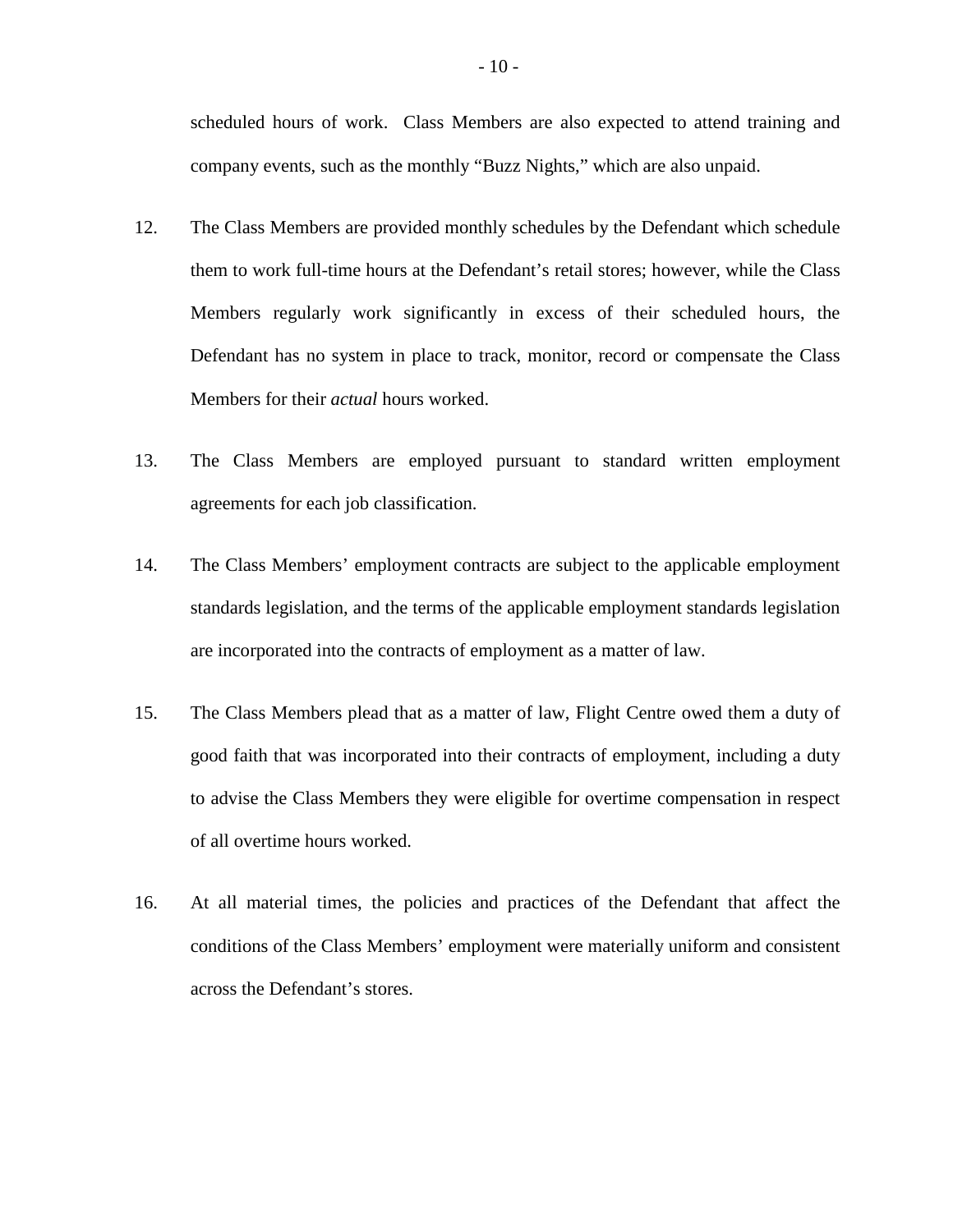- 17. At all material times, the duties performed by and associated with each job classification within the Class were materially uniform and consistent across the Defendant's stores.
- 18. The Class Members are required, as a condition of continued employment, to sign standard averaging hours agreements and excess weekly hours of work agreements, which are incorporated into the terms of their contracts of employment.
- 19. The Class Members are subject to standard written employment policies, including with respect to overtime, and hours of work and breaks. These policies apply uniformly to all Class Members and are incorporated into the terms of their contracts of employment.
- 20. There are common factors that routinely and consistently contribute to the Class Members working hours above those set out in their schedules, including hours both below and in excess of the overtime threshold, including the following:
	- (a) Unrealistic sales and profitability targets;
	- (b) The linking of commissions, which represent a significant portion of their compensation, to unrealistic sales and profitability targets;
	- (c) The structure of the commission scheme, which incentivizes Travel Consultants to work longer and harder in order to sell more vacation products, so that they can take home a higher percentage of their sales in commission;
	- (d) The need to cater to the scheduling demands of clients and prospective clients;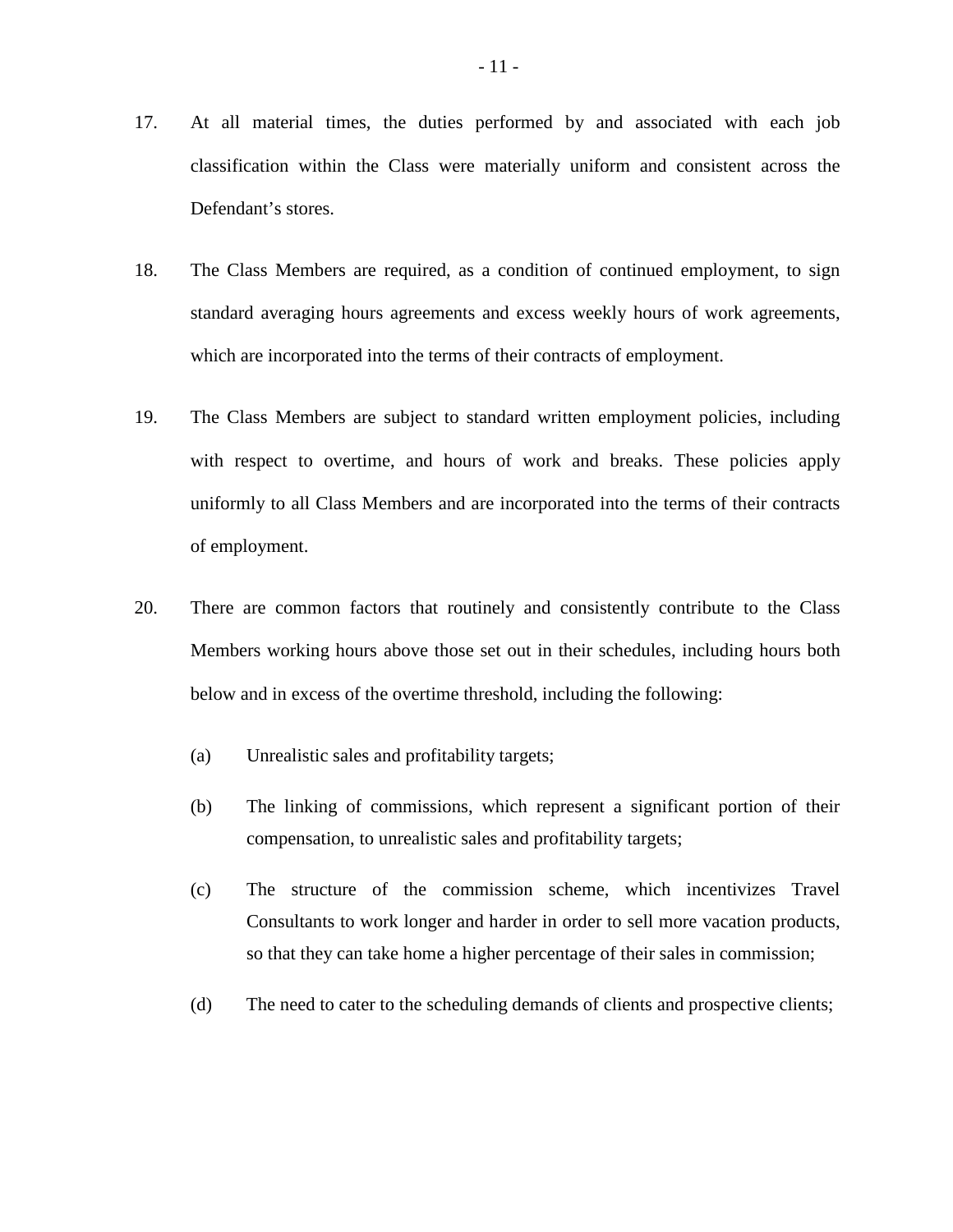- (e) The additional administrative duties assigned to Travel Consultants, over and above their duties to serve clients, that must be completed before they finish work for the day;
- (f) A requirement to attend meetings, training, and other events outside of scheduled hours;
- 21. As the Defendant directs and/or permits and/or suffers, and as it knows or should know, the Class Members are consistently required to work unpaid hours, including hours above the overtime threshold under the applicable employment standards legislation, in order to satisfy the duties and meet the sales goals and/or performance targets associated with their positions, including the duty to accommodate the time demands and schedules of the Defendant's customers.
- 22. As a matter of systemic policy and practice, and without lawful excuse, the Defendant strictly discourages its employees from requesting payment for hours of work in excess of those scheduled, including hours worked both below and in excess of the overtime threshold under the applicable employment standards legislation. Where pay is requested for hours worked in excess of the overtime threshold, the Defendant regularly refuses to pay same. The Defendant also systemically discourages the reporting of, and denies the payment and/or compensation for, hours of work in excess of the overtime threshold under the applicable employment standards legislation, which are in excess of those scheduled.

### **THE DEFENDANT'S HOURS OF WORK AND OVERTIME POLICIES AND PRACTICES**

23. The Defendant requires the Class Members to sign standard form employment contracts and excess hours of work and overtime averaging agreements.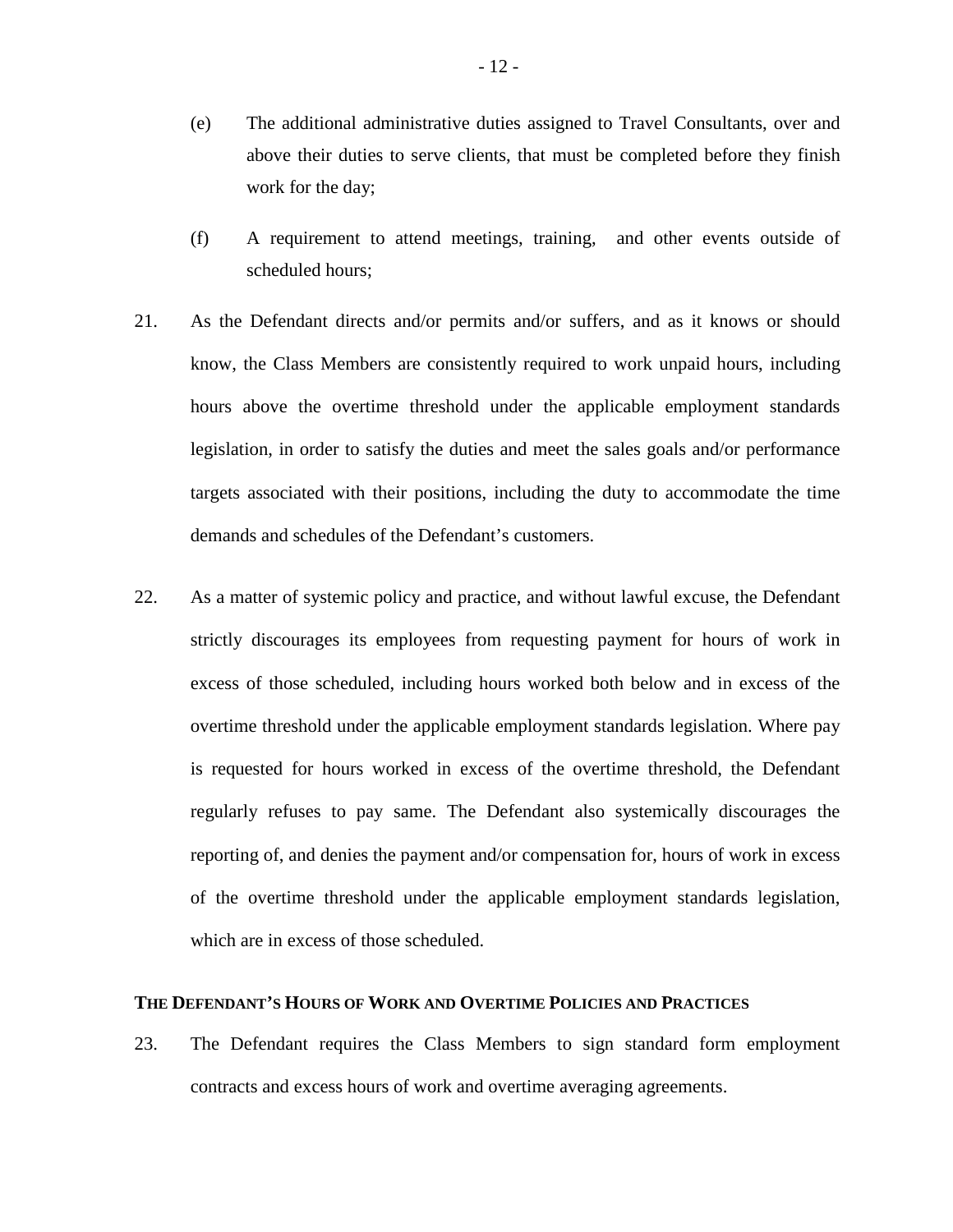24. The Class Members' contracts of employment provide as follows:

### **8. HOURS OF WORK AND OVERTIME:**

8.1 You will be required to work full time unless otherwise set out in Schedule "A".

8.2 If applicable, your initial hours of work in this position are set out in Schedule "A". You agree that your hours of work may be changed, will vary to meet the needs of the business and may include evenings and weekends. In addition, you will be required to attend regular staff meetings, monthly buzz nights, seminars and conferences during the course of your work. To meet the demands and supervision of our work environment, the work hours are to be as assigned by your team leader, with one unpaid break daily at a time that works best for the team and business.

8.3 **[For Overtime Eligible Employees:** Overtime pay will only be paid where required by Employment Standards and is subject to any applicable exemptions, including averaging agreements. You agree to accept time off in lieu of overtime pay. No overtime compensation is payable except as specifically agreed with Company management in writing or provided in Company policy. In some cases, the Company may offer special Incentives as compensation for overtime.

8.4 **[For overtime Exempt Positions:** As an overtime exempt employee, you will not be entitled to additional compensation or time off for hours worked in excess of regular work schedule.

8.5 No overtime compensation is payable except as specifically agreed with Company management in writing or provided in Company policy.

[Emphasis in original]

25. In addition to its standard form employment contracts, and as a condition of continued employment, Class Members are required to sign averaging hours of work agreements for overtime pay purposes and excess weekly hours of work agreements.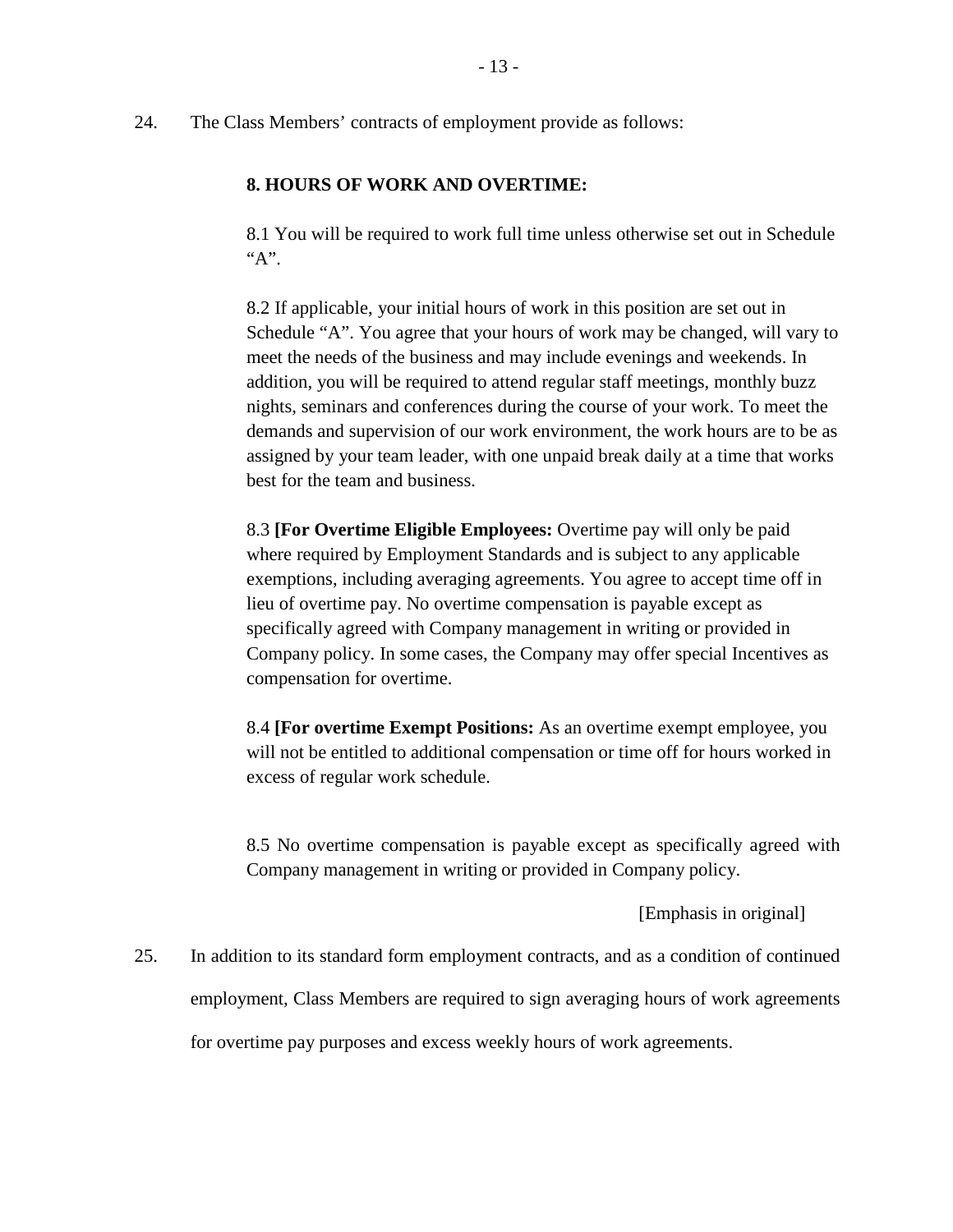- 26. The excess hours of work agreements require the Class Members to agree to work above the maximum hours under the applicable employment standards legislation, and up to a maximum number of hours a day and a week (above the normal limits under applicable employment standards legislation).
- 27. The overtime averaging agreements require the Class Members to agree to average their hours of work for purposes of entitlement to overtime compensation over a period of two or more weeks, depending on the jurisdiction and the year.
- 28. The averaging hours agreements provide, among other things:

We will continue to provide time off in lieu of overtime pay for any hours worked in excess of the standard hours or the averaged hours as applicable. Work in excess of the extra or standard hours will continue to require prior approval from your Team Leader and Area Leader through our Time Off Tracker (TOT) system.

- 29. The hours of work provisions in the standard form employment contract, together with the averaging hours agreement and the excess hours agreement together constitute the Employer's "overtime policy."
- 30. As set out above, the Defendant's overtime policy unlawfully restricts payment of overtime to those situations specifically agreed with Company management in writing or where employees have requested and received prior written authorization to work overtime. It does not allow for payment of overtime to persons who are routinely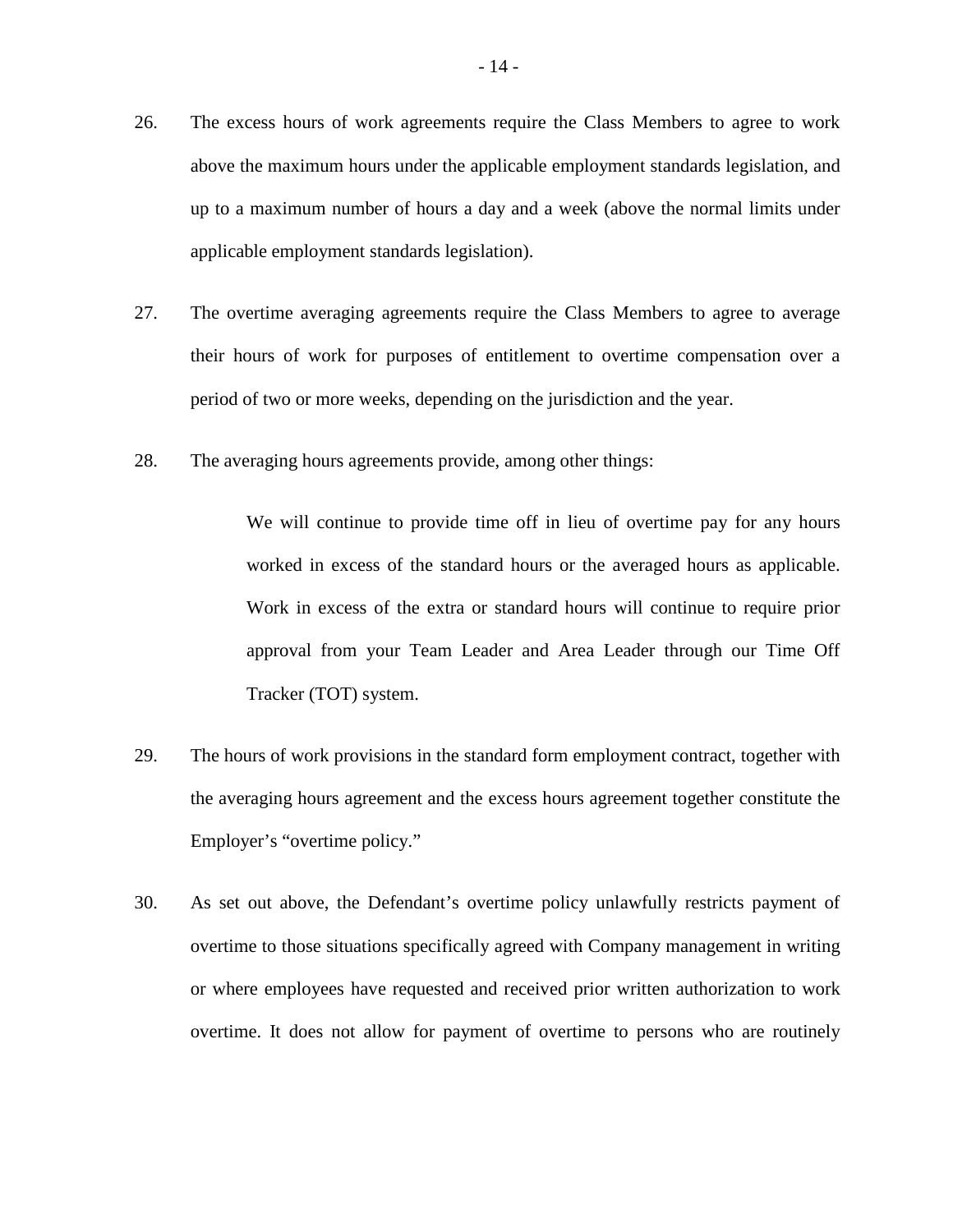required or permitted to work overtime to fulfill the basic duties of their employment absent such advance authorization.

- 31. Moreover, even assuming, without admitting, that restricting overtime compensation to time off in lieu could be legal in some jurisdictions, the Defendant's overtime policy unlawfully restricts compensation for overtime by time off in lieu to those situations specifically agreed with Company management in writing or where employees have requested and received prior written authorization to work overtime. It does not allow for time in lieu to be granted to Class Members who are routinely required or permitted to work overtime to fulfill the basic duties of their employment absent such advance authorization. Furthermore, and without limitation, the overtime policy fails to provide that lieu time that cannot be taken will be otherwise compensated.
- 32. The overtime policy is also unlawful to the extent which it purports to provide "special incentives" as compensation for overtime.
- 33. By purporting to limit the Defendant's obligation to pay overtime, as set out above, the Defendant's Overtime Policy creates unlawful barriers to claims for payment for hours of overtime worked, and is in violation of the applicable employment standards legislation.
- 34. The application of the Defendant's Overtime Policy will continue to violate the overtime protections provided in the applicable employment standards legislation, unless prevented from doing so by Court Order.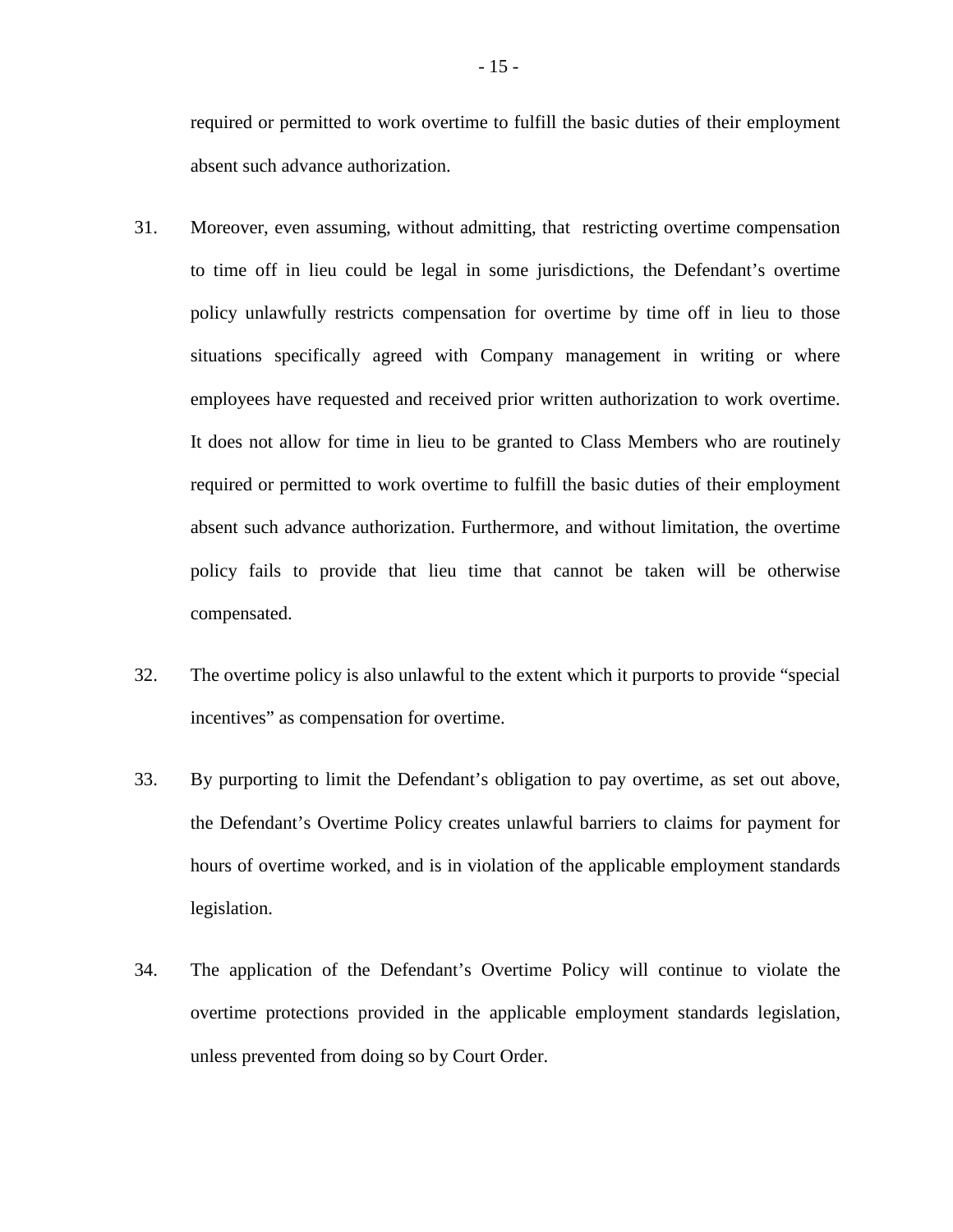- 35. By virtue of the power imbalance inherent to the employee employer relationship the Class Members are powerless to challenge the unlawful aspects of the Defendant's Overtime Policy. In attempting to do so they would risk discharge and/or employment and career-related sanctions. The class members are an inherently vulnerable group vis-à-vis the Defendant as employer.
- 36. Despite its acknowledgement it requires the Class Members to work overtime hours, including those that exceed the maximum hours of work provisions under the applicable employment standards legislation, the Defendant has no system whatsoever in place to track and record the *actual* hours of work of the Class Members. The socalled "Time off Tracker", tracks only pre-approved hours requested through the system and does not track *actual* hours worked.
- 37. Furthermore, the Defendant provides its employees with no procedure whatsoever to track, record, or claim payment for their *actual* overtime hours worked. By virtue of this common design, the Class Members could not exercise their rights to accurate overtime entitlement or proceed with complaints regarding unpaid time.
- 38. The Defendant has a systemic practice and policy of failing to track the Class Members hours of work and compensate them for their *actual* hours of work, including for their overtime hours worked.

# **EMPLOYMENT STANDARD LEGISLATION PROHIBITS OFF-THE-CLOCK UNPAID WAGES**

39. The Class Members are systemically prevented from claiming and/or receiving overtime compensation in accordance with the applicable employment standards legislation as a result of Flight Centre's Overtime policy and practices.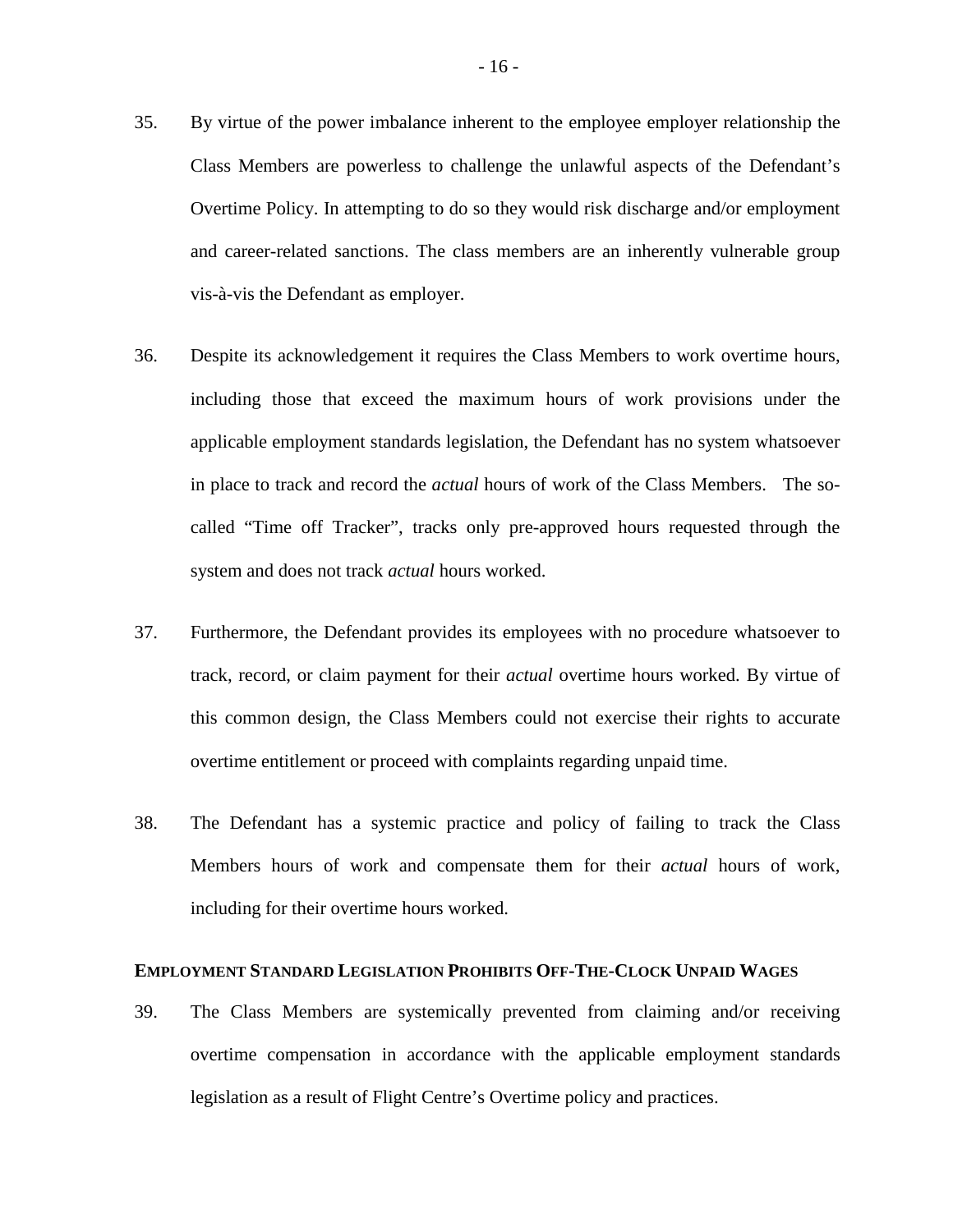- 40. The applicable employment standards legislation in each jurisdiction contain materially the same provisions which require employers to pay their employees overtime pay for all overtime hours worked:
	- (a) Section 22(1) of Alberta's *Employment Standards Code*, R.S.A. 2000, c. E-9 states that "An employer must pay an employee overtime pay of at least 1.5 times the employee's wage rate for overtime hours.";
	- (b) Section 28(1) of British Columbia's *Employment Standards Act*, R.S.B.C. 1996, c. 113 states that "An employer must pay an employee overtime wages in accordance with section 40 if the employer requires, directly or indirectly allows, the employee to work more than 8 hours a day or 40 hours a week.";
	- (c) Section 17(1) of Manitoba's *Employment Standards Code*, C.C.S.M. c. E110 states that "Subject to section 18 and the regulations, an employer must pay an employee a wage for overtime at an hourly rate that is not less than 150% of the employee's regular wage rate.";
	- (d) Section 25 of Newfoundland's *Labour Standards Act,* R.S.N.L. 1990, c.L-2 states that "Where an employee works in excess of the standard working hours as permitted by this Part, the employer shall pay to the employee the rate of wages for overtime that may be set out in the regulations by prescribed formula, which may differ for different classes of employees in different undertakings or a part of them.";
	- (e) Section 40(4) of Nova Scotia's *Labour Standards Code*, 1989, R.S.N.S. c. 246 states that "Notwithstanding anything contained in this Act, where an employee is required to work more than forty-eight hours in a week, that employee shall be paid one and a half times the employee's regular hourly wage for each additional hour worked in that week in excess of forty eight hours.";
	- (f) Section 22(1) of Ontario's *Employment Standards Act, 2000*, S.O. 2000, c. 41 states that "An employer shall pay an employee overtime pay of at least one and one-half times his or her regular rate for each hour of work in excess of 44 hours in each work week or, if another threshold is prescribed, that prescribed threshold."; and
	- (g) Section 2-17(1) of *The Saskatchewan Employment Act*, S.S. 2014, c. S-15.1 states that "An employer shall pay an employee overtime pay for each hour or part of an hour in which the employee is required or permitted to work or to be at the employer's disposal that exceeds the hours determined in accordance with sections 2–18, 2–19 and 2–20.".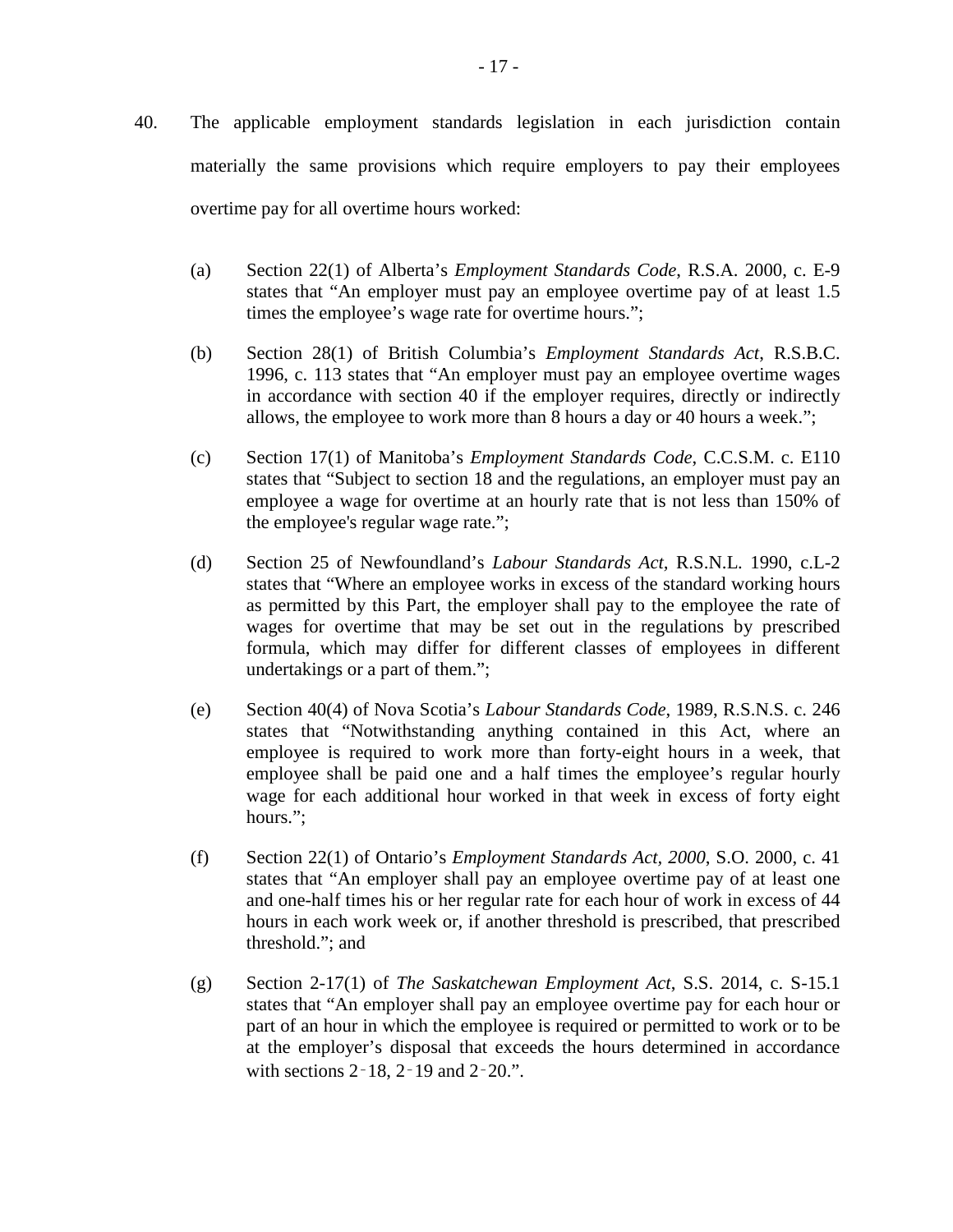- 41. Furthermore, the applicable employment standards legislation in each jurisdiction contains materially the same provisions which require employers to keep records which track and monitor their employees' hours of work:
	- (a) Section 14 of Alberta's *Employment Standards Code*, R.S.A. 2000, c. E-9 states that "Every employer must keep an up-to-date record of the following information for each employee: (a) regular and overtime hours of work; (b) wage rate and overtime rate;..."
	- (b) Section 4 of British Columbia's *Employment Standards Act*, R.S.B.C. 1996, c. 113 states that: "28 (1) For each employee, an employer must keep records of the following information: … (c) the employee's wage rate, whether paid hourly, on a salary basis or on a flat rate, piece rate, commission or other incentive basis; (d) the hours worked by the employee on each day, regardless of whether the employee is paid on an hourly or other basis;
	- (c) Subsection 135(1) of Manitoba's *Employment Standards Code*, C.C.S.M. c. E110 state that "An employer shall keep and maintain at the principal place of business of the employer in the province records of the following information, in English or French, about each employee: … (d) subject to subsection (2), the regular hours of work and overtime, recorded separately and daily" Subsection 135(2) states that "Regular hours of work are not required to be recorded daily if they do not vary from day to day. But any additional hours worked must be recorded daily." The act also states that "An agreement to work for less than the applicable minimum wage, or under any term or condition that is contrary to this Code or less beneficial to the employee than what is required by this Code, is not a defence in a proceeding or prosecution under this Code.".
	- (d) Section 63(1) of of Newfoundland's *Labour Standards Act,* R.S.N.L. 1990, c.L-2 states that "An employer shall keep complete, continuous and accurate records setting out in respect of each employee… (b) the rate of wages of the employee, the number of hours worked by the employee in each day, the amount paid to the employee showing all deductions made from wages paid;"
	- (e) Section 15(1) of Nova Scotia's *Labour Standards Code*, 1989, R.S.N.S. c. 246 states that "Every employer shall keep and maintain, at the employer's principal place of business for at least thirty-six months after the work was performed, records from which it may be ascertained whether or not the employer is complying with this Act, including … (f) the number of hours worked by each employee each day and each week;"
	- (f) Section 15(1) of Ontario's *Employment Standards Act*, 2000, S.O. 2000, c. 41states that "An employer shall record the following information with respect to each employee, including an employee who is a homeworker: … 4. The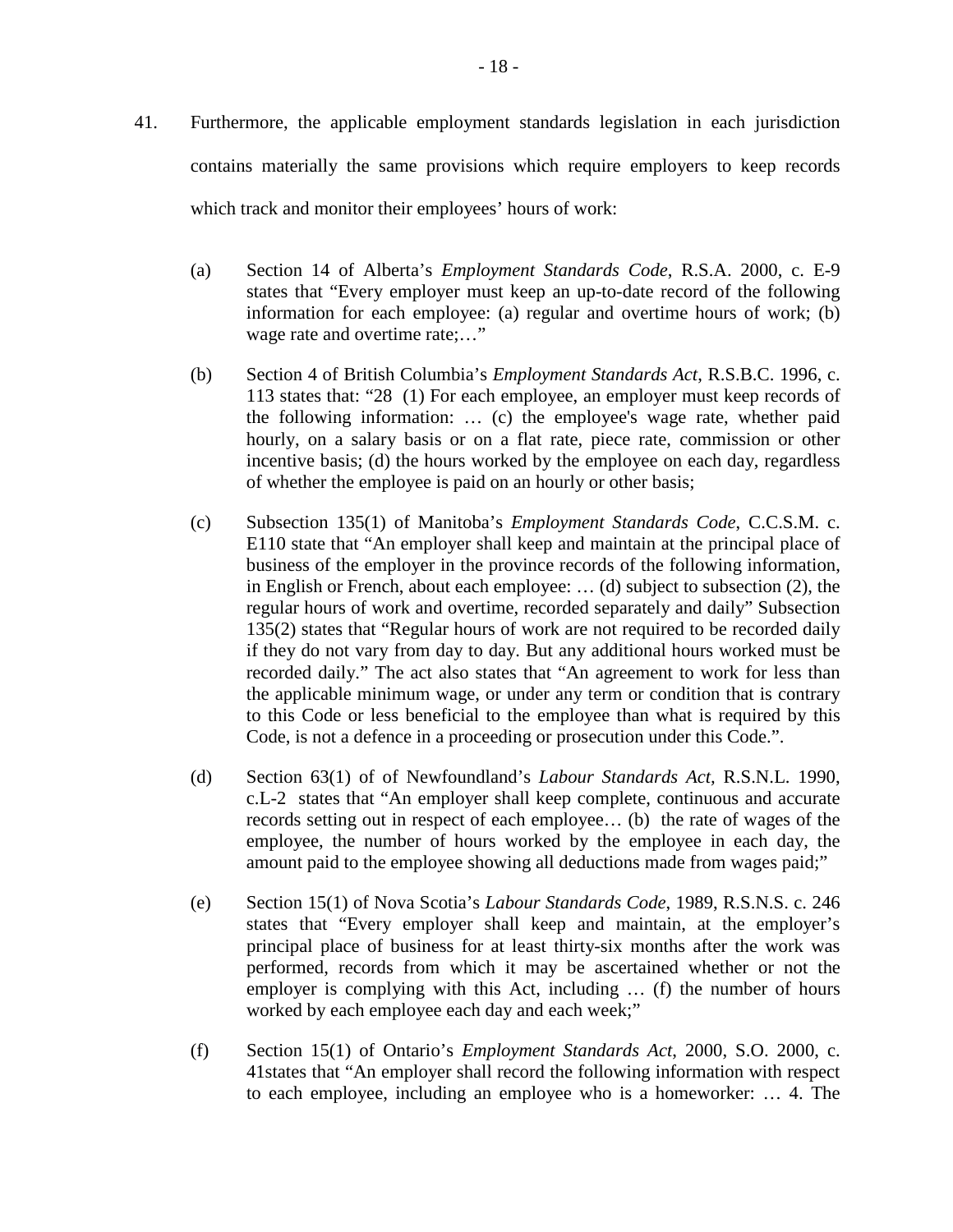number of hours the employee worked in each day and each week." Section 15(3)(a) states that "An employer is not required to record the information described in paragraph 3.1 or 4 of subsection (1) with respect to an employee who is paid a salary if, (a) the employer records the number of hours in excess of those in his or her regular work week and, (i) the number of hours in excess of eight that the employee worked in each day, or (ii) if the number of hours in the employee's regular work day is more than eight hours, the number in excess;"

- (g) Section 2(38)(1) of *The Saskatchewan Employment Act*, S.S. 2014, c S-15.1 states that "No employer shall fail to keep (c) records showing the following with respect to each employee: ... (vi) the total number of hours worked by the employee each day and each week as well as the total number of hours each day and each week that the employee is required to be at the disposal of the employer;"
- 42. In addition to legislating overtime pay for all overtime hours worked and requiring employers to track the hours of work of their salaried employees, the applicable employment standards legislation in each jurisdiction also contains materially the same provisions which prevent employers from contracting out of their obligations under the applicable employment standards legislation:
	- (a) Section 4 of Alberta's *Employment Standards Code*, R.S.A. 2000, c. E-9 states that "An agreement that this Act or a provision of it does not apply, or that the remedies provided by it are not to be available for an employee, is against public policy and void.";
	- (b) Section 4 of British Columbia's *Employment Standards Act*, R.S.B.C. 1996, c. 113 states that "The requirements of this Act and the regulations are minimum requirements and an agreement to waive any of those requirements....has no effect.";
	- (c) Sections 3 and 4 of Manitoba's *Employment Standards Code*, C.C.S.M. c. E110 state that "This Code prevails over any enactment, agreement, right at common law or custom that (a) provides to an employee wages that are less than those provided under this Code; or (b) imposes on an employer an obligation or duty that is less than an obligation or duty imposed under this Code." The act also states that "An agreement to work for less than the applicable minimum wage, or under any term or condition that is contrary to this Code or less beneficial to the employee than what is required by this Code, is not a defence in a proceeding or prosecution under this Code.".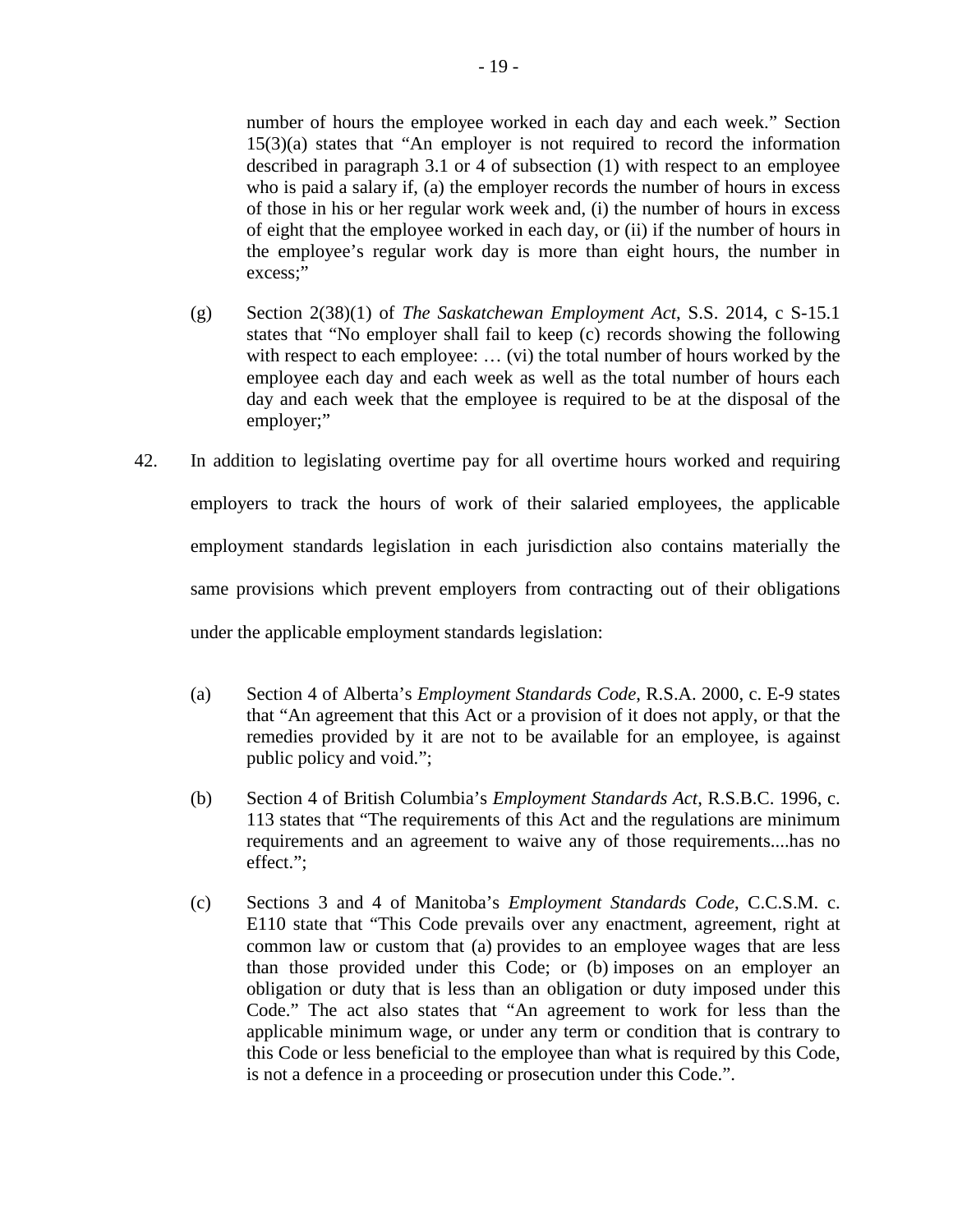- (d) Section 3 of Newfoundland's *Labour Standards Act,* R.S.N.L. 1990, c.L-2 states that "A term or condition in a contract of service that confers upon an employee conditions less favourable than the rights, benefits or privileges conferred upon the employee under this Act is void and of no effect.";
- (e) Section 6 of Nova Scotia's *Labour Standards Code*, 1989, R.S.N.S. c. 246 states that "This Act applies notwithstanding any other law or any custom, contract or arrangement, whether made before, on or after the first day of February, 1973, but nothing in this Act affects the rights or benefits of an employee under any law, custom, contract or arrangement that are more favourable to him than his rights or benefits under this Act.";
- (f) Section 5(1) of Ontario's *Employment Standards Act*, 2000, S.O. 2000, c. 41 states that "Subject to subsection (2), no employer or agent of an employer and no employee or agent of an employee shall contract out of or waive an employment standard and any such contracting out or waiver is void."; and
- (g) *The Saskatchewan Employment Act*, S.S. 2014, c S-15.1, s. 2-6 states that "No provision of any agreement has any force or effect if it deprives an employee of any right, power, privilege or other benefit provided by this Part.".
- 43. As a result of the Defendant's systemic policies and practices, the Class Members are required and/or permitted and/or suffered to work many additional hours each week above their scheduled hours, including hours worked above the overtime threshold under the applicable employment standards legislation, despite the fact that these hours are not properly tracked or monitored and the Class Members are not compensated for these additional hours of work.
- 44. In addition, the Defendant imposes on Class Members inapplicable and/or illegal overtime averaging and excess hours of work agreements, in violation of employment standards legislation.

### **THE PLAINTIFF'S EMPLOYMENT WITH FLIGHT CENTRE**

45. Throughout his employment with the Defendant, the Plaintiff was regularly directed and/or required and/or permitted by Flight Centre to work and/or Flight Centre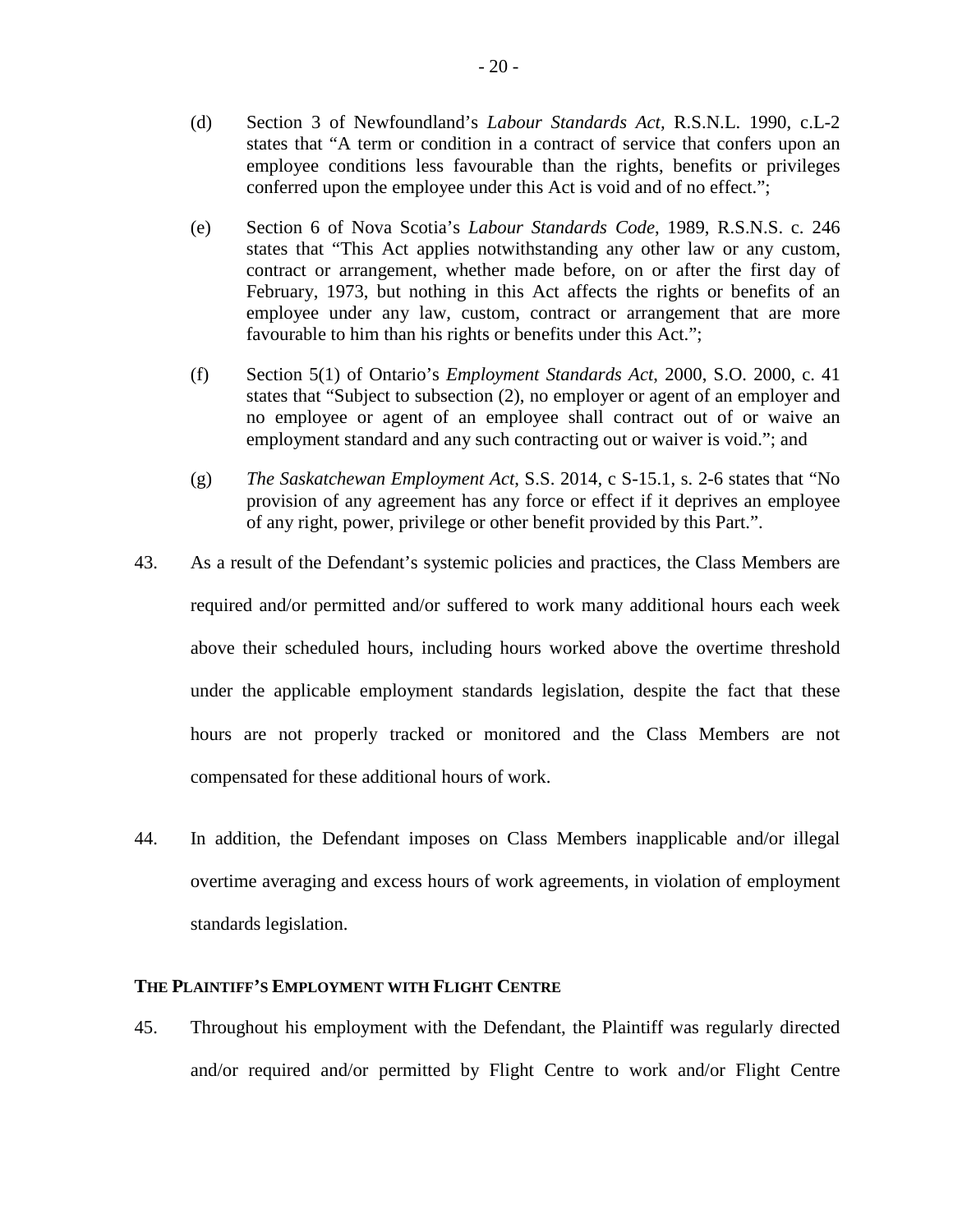suffered him to work unscheduled hours for which he was not compensated, in addition to his scheduled hours of work, including hours above the overtime threshold.

46. The Plaintiff worked many hours per week above his regular scheduled hours of work, performing sales, customer service and administrative duties, for which he was not compensated. The Plaintiff worked an average of 45 to 50 hours per week, and even more during busy periods. The Defendant never compensated the Plaintiff for the overtime hours he worked. That is, he was never paid for his overtime hours, nor was he given time off in lieu.

### **THE CLAIMS**

- 47. Flight Centre breached the Class Members' contracts of employment.
- 48. The Class Members raise the following claims and causes of action.

# **BREACH OF THE APPLICABLE EMPLOYMENT STANDARDS LEGISLATION**

- 49. The Defendant has systemically breached the provisions of the applicable employment standards legislation, which are incorporated into the contracts of employment of the Class Members, with respect to all Class Members by:
	- (a) Failing to ensure that the Class Members' hours of work are monitored and accurately recorded;
	- (b) Failing to advise the Class Members of their entitlement to overtime pay for hours worked in excess of the overtime threshold;
	- (c) Imposing on the Class Members an overtime policy that purports to create an unlawful barrier to payment of overtime; and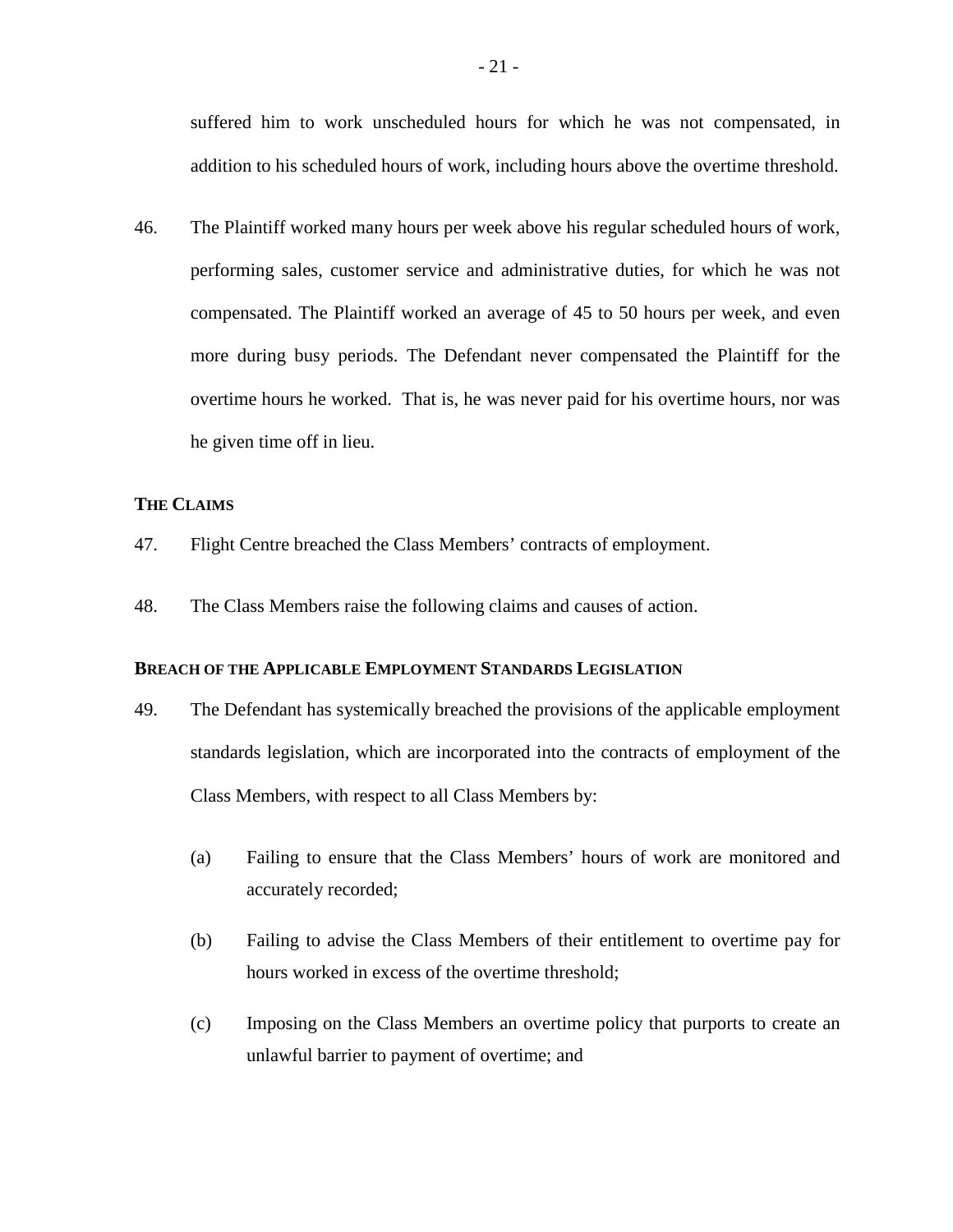- (d) Requiring and/or permitting and/or suffering the Class Members to work hours in excess of those scheduled or stipulated in their contracts of employment, including hours both below and in excess of the overtime threshold, but failing to compensate the Class Members as required for all hours worked.
- (e) Imposing on Class Members illegal and/or inapplicable overtime averaging agreements and excess hours of work agreements.

# **SYSTEMIC BREACH OF EMPLOYMENT CONTRACTS**

- 50. The Defendant has breached the express or implied terms of its contracts of employment with the Class Members, as set out above, including that it compensate for all hours worked, including its obligation to pay overtime for hours worked in excess of the overtime threshold at a rate of 1.5 times the Class Members' regular hourly rates, or the rate specified under the applicable employment standards legislation in their province of employment, whichever is higher.
- 51. In the alternative, the Defendant has breached an implied term of the contracts of employment with the Class Members by failing to comply with its obligations under the applicable employment standards legislation to record and pay for all hours worked, including its obligation and duty to pay overtime, or, in the alternative, its duty to prevent the Class Members from working hours, including overtime, that the Defendant did not intend to compensate.

# **BREACH OF DUTY OF GOOD FAITH**

52. The Class Members are in a position of vulnerability in relation to the Defendant. As a result and otherwise, the Defendant owes a duty to the Class Members to act in good faith, which includes a duty to honour its statutory and contractual obligations to them.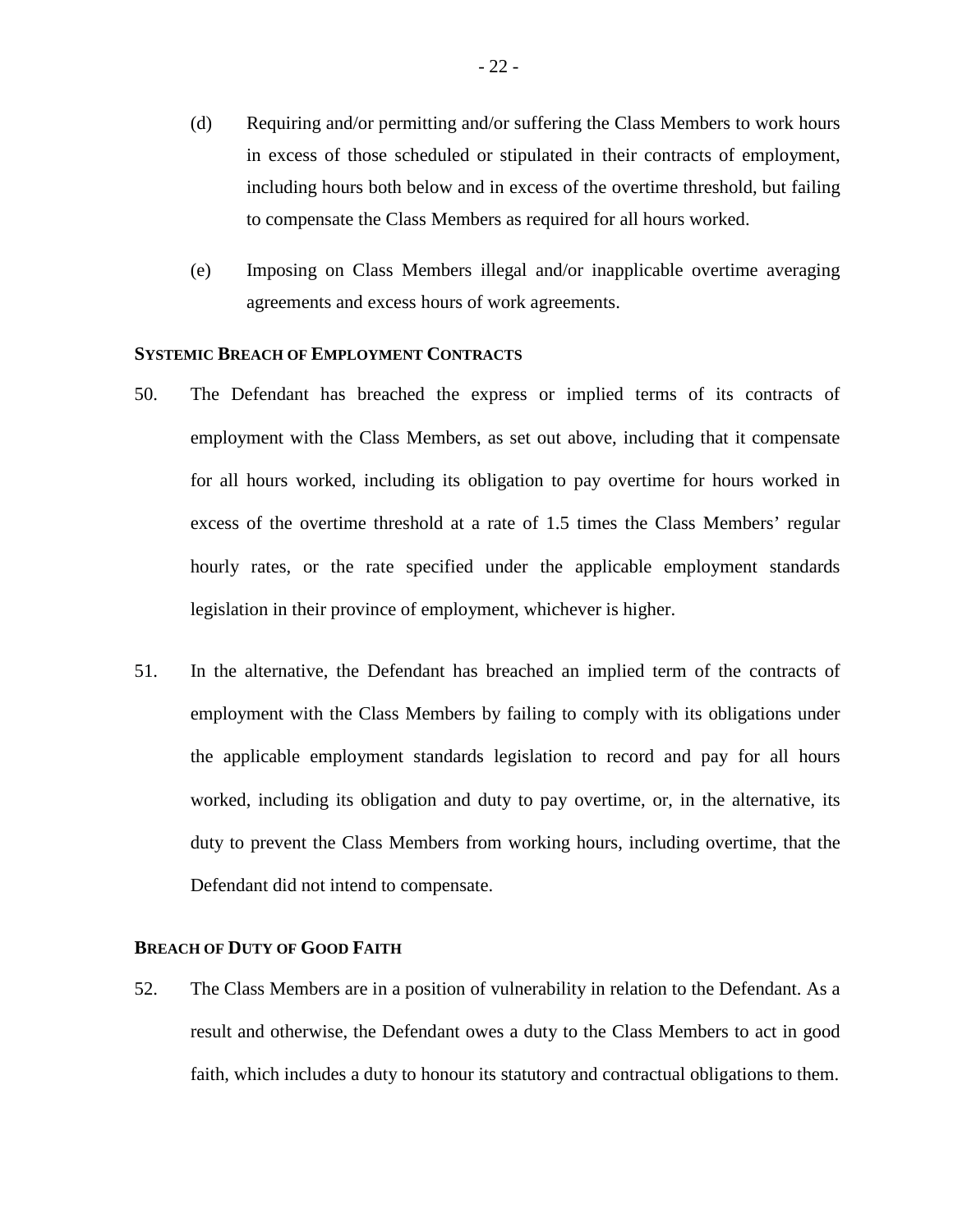- 53. The Defendant has breached its duty of good faith by, among other things:
	- (a) Failing to ensure that the Class Members' hours of work are monitored and accurately recorded;
	- (b) Requiring and/or permitting and/or suffering the Class Members to work hours in excess of those scheduled, including hours both below and in excess of the overtime threshold under the applicable employment standards legislation, but failing to compensate the Class Members as required for all hours worked;
	- (c) Failing to advise the Class Members of their right to recover for such unpaid hours and, in particular, of the express or implied terms of their contracts under the applicable employment standards legislation;
	- (d) Retaining for itself the benefit of amounts due to the Class Members in respect of such unpaid hours;
	- (e) Failing to advise the Class Members of their entitlement to overtime pay for hours worked in excess of the overtime threshold under the applicable employment standards legislation;
	- (f) Failing to implement and maintain an effective, reasonable and accurate Classwide system or procedure, which is centrally and uniformly control and applied, for, among other things:
		- (i) Recording all hours worked by the Class Members;
		- (ii) Ensuring that the Class Members are compensated at the appropriate rates for all hours worked or otherwise prevented from working overtime that the Defendant did not intend to compensate; and
		- (iii) Recording all lieu time accumulated and taken by the Class Members and correlating same with all overtime hours worked by the Class Members (if "lieu time" is a lawful alternative to overtime pay which is not admitted but denied);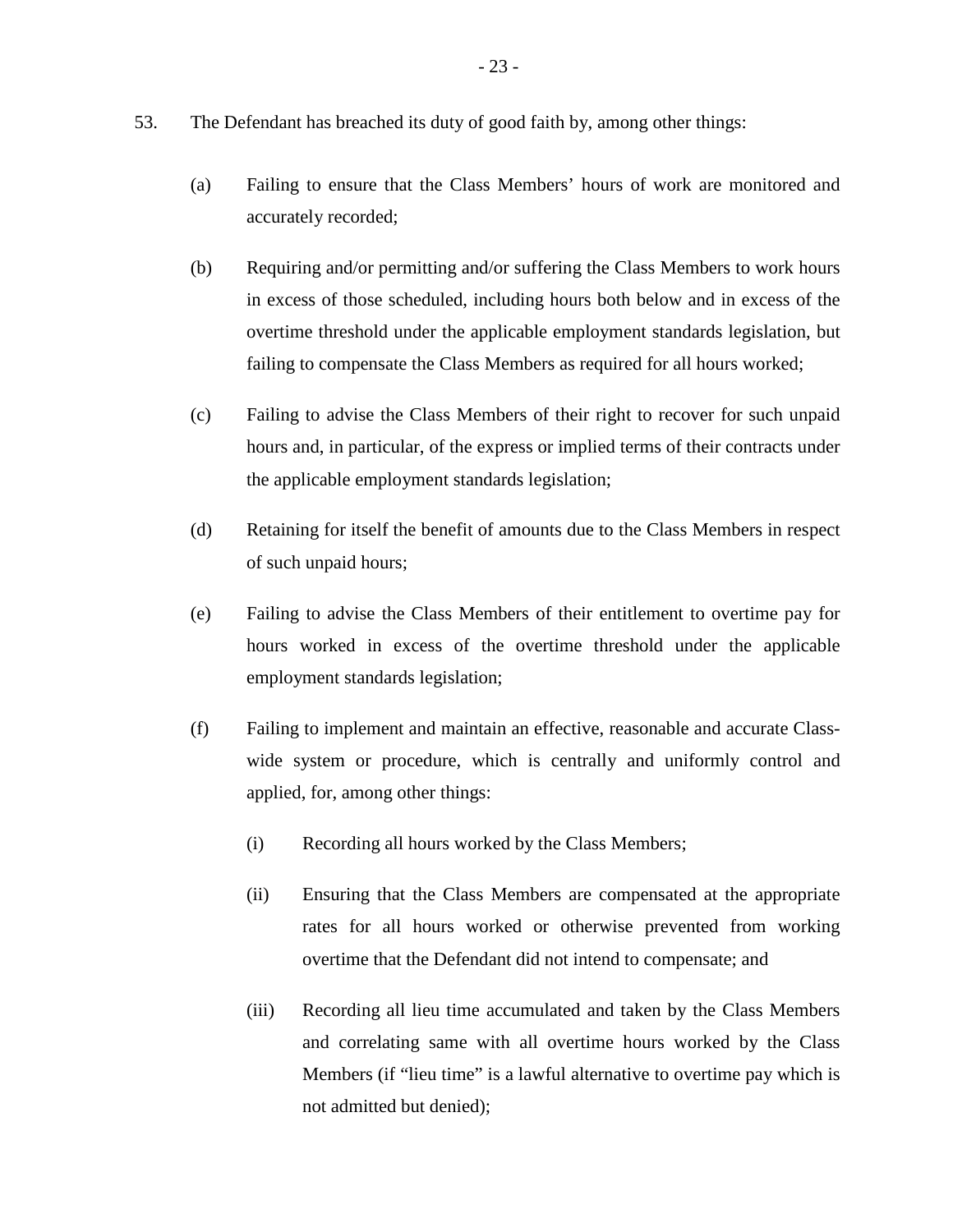- (g) Failing to maintain accurate records of all actual hours worked by the Class Members; and
- (h) Imposing on the Class Members an overtime policy that purports to create an unlawful barrier to overtime.
- (i) Imposing on Class Members illegal and/or inapplicable overtime averaging agreements and excess hours of work agreements.

# **UNJUST ENRICHMENT**

- 54. The Defendant has been unjustly enriched as a result of receiving the benefit of the unpaid hours worked by the Plaintiff and the other members of the Class. The precise value of such unpaid hours of work is not known to the Plaintiff but is within, or should be within, the exclusive knowledge of the Defendant as the Defendant is required under the applicable employment standards legislation to accurately record the hours worked by the Class Members.
- 55. The Plaintiff and the other members of the Class have suffered a deprivation, in the form of wages corresponding to the unpaid hours that they have worked.
- 56. There is no juristic reason why the Defendant should be permitted to retain the benefit of the unpaid hours worked by the Plaintiff and the other members of the class. The Defendant's current Overtime Policy is unlawful and does not provide a juristic reason. The Defendant's systemic policies and practice of discouraging the reporting of, and denying the payment for, hours of work below the overtime threshold under the applicable employment standards legislation but in excess of those scheduled are similarly unlawful and do not provide a juristic reason.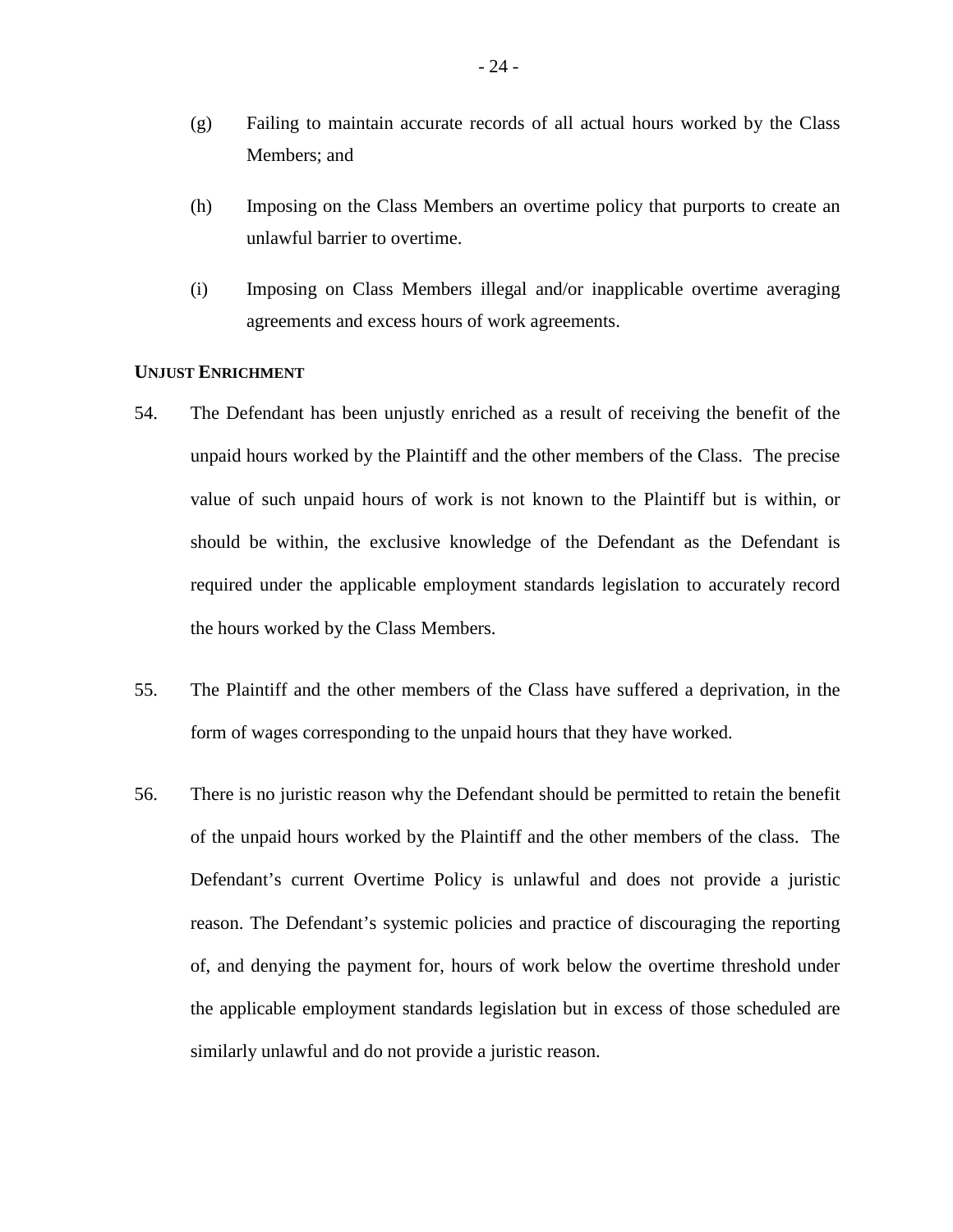### **NEGLIGENCE**

- 57. The Defendant owes a duty of care to the Plaintiff and the other Class Members to ensure that they were and are properly compensated for all hours worked at the appropriate rates. The Defendant has breached this duty by, among other things:
	- (a) Failing to ensure that the Class Members' hours of work are monitored and accurately recorded;
	- (b) Requiring and/or permitting and/or suffering the Class Members to work hours in excess of those scheduled, including hours both below and in excess of the overtime threshold under the applicable employment standards legislation, but failing to compensate the Class Members as required for all hours worked;
	- (c) Failing to advise the Class Members of their right to recover for such unpaid hours and, in particular, of the express or implied terms of their contracts under the applicable employment standards legislation;
	- (d) Retaining for itself the benefit of amounts due to the Class Members in respect of such unpaid hours;
	- (e) Failing to advise the Class Members of their entitlement to overtime pay for hours worked in excess of the overtime threshold under the applicable employment standards legislation;
	- (f) Failing to implement and maintain an effective, reasonable and accurate Classwide system or procedure, which is centrally and uniformly controlled and applied, for, among other things:
		- (i) Recording all hours worked by the Class Members;
		- (ii) Ensuring that the Class Members were compensated at the appropriate rates for all hours worked or otherwise prevented from working overtime that the Defendant did not intend to compensate; and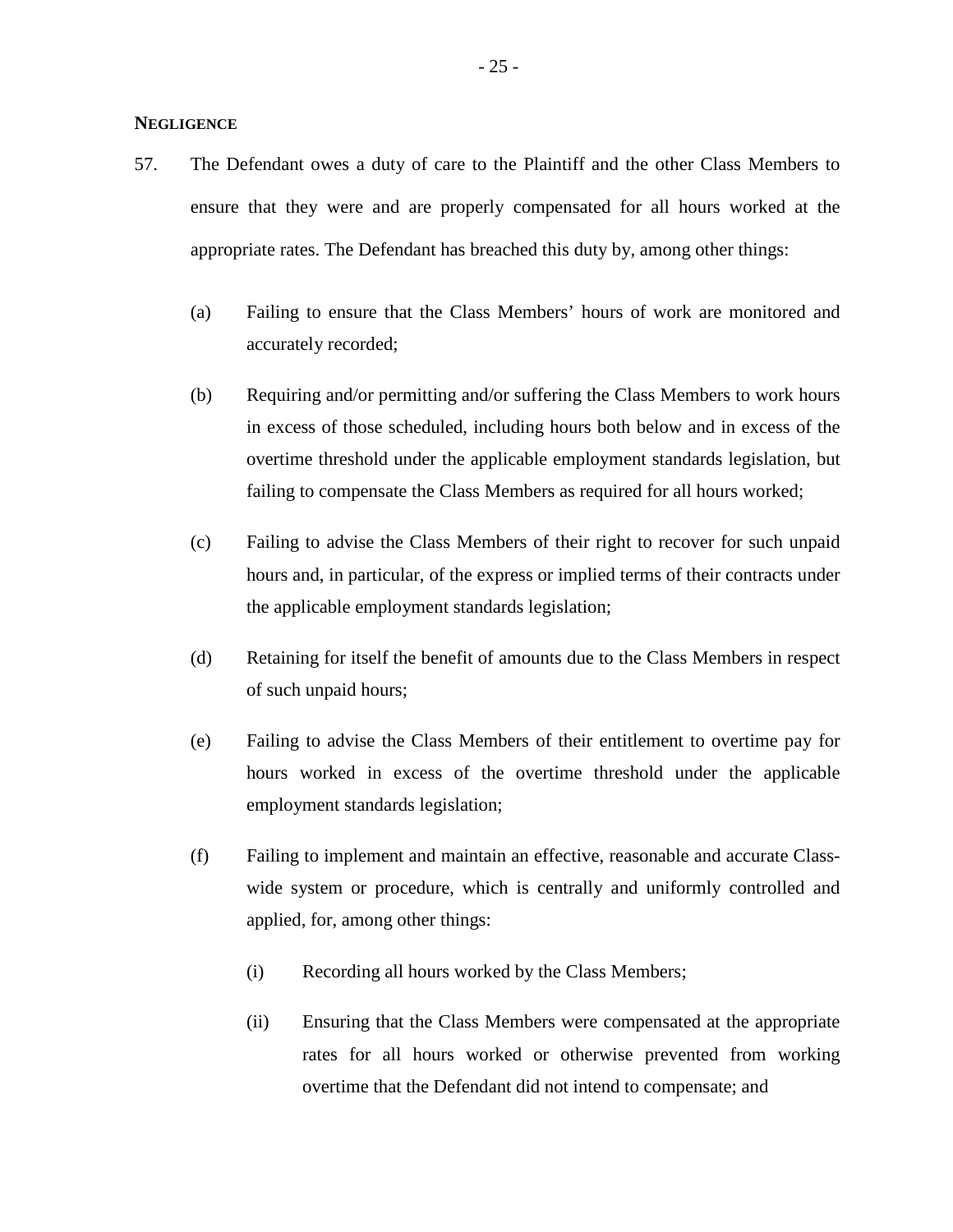- (iii) Recording all lieu time accumulated and taken by the Class Members and correlating same with all overtime hours worked by the Class Members (if "lieu time" is a lawful alternative to overtime pay which is not admitted but denied);
- (g) Failing to maintain accurate records of all actual hours worked by the Class Members;
- (h) Imposing on the Class Members an overtime policy that purports to create an unlawful barrier to overtime; and
- (i) Imposing on Class Members illegal and/or inapplicable overtime averaging agreements and excess hours of work agreements.
- (j) Such further particulars as known to the Defendant will be provided at discovery and prior to the trial herein.

### **PREFERABLE PROCEDURE**

- 58. A class proceeding is preferable to a multitude of individual employment standards complaints or individual claims in Small Claims Court.
- 59. A class proceeding will advance the three goals of the *Class Proceedings Act, 1992*, namely, judicial economy, access to justice, and behaviour modification.
- 60. A class proceeding will advance the goal of judicial economy by preventing the need for thousands of individual employment standards complaints, and potential appeals thereof.
- 61. A class proceeding will advance the goal of access to justice by providing a remedy for Flight Centre's employees, who, as non-unionized employees, face well-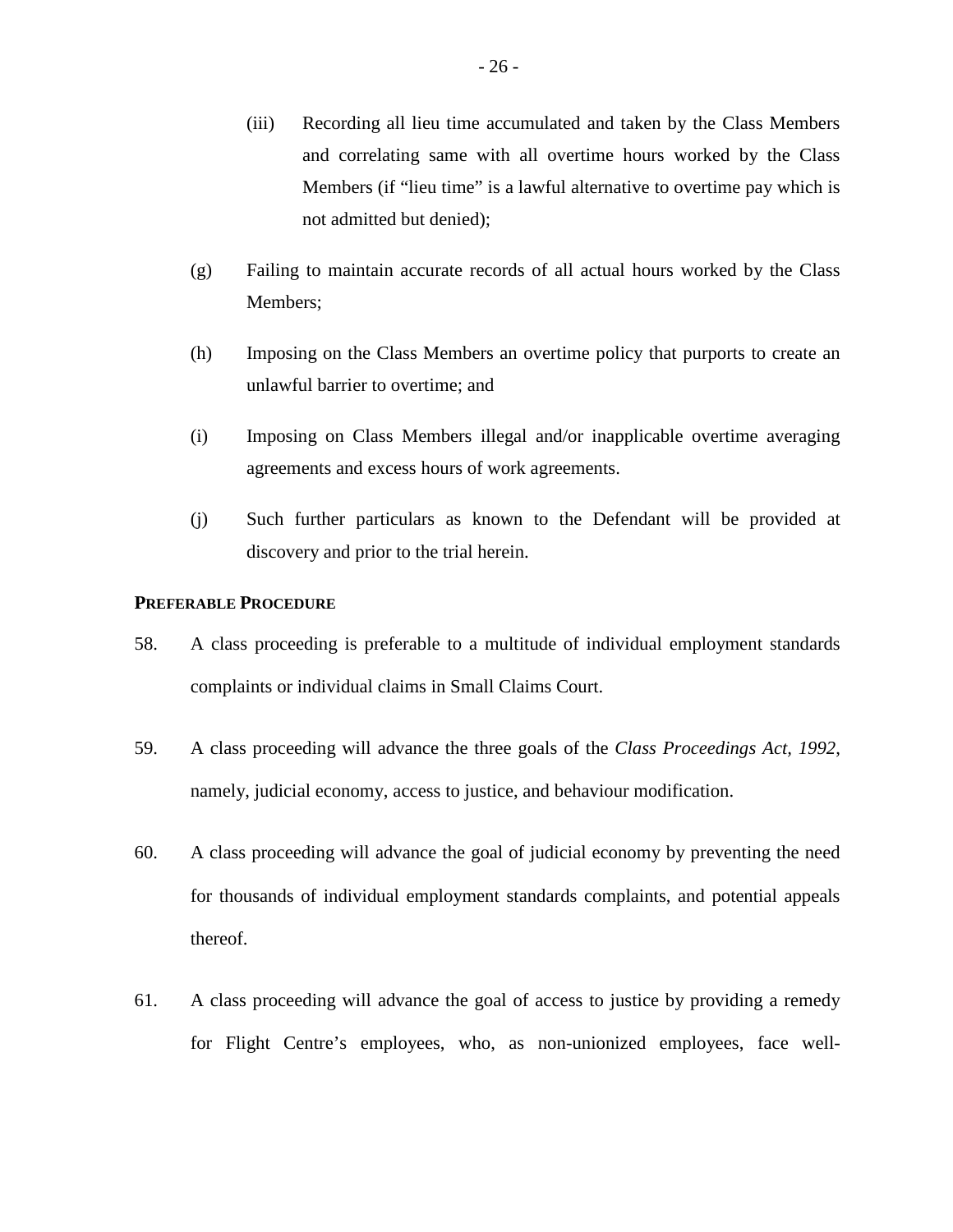documented systemic barriers to enforcing their rights under the applicable employment standards legislation.

- 62. Finally, a class proceeding will promote behaviour modification by addressing the systemic policies and practices of Flight Centre.
- 63. Accordingly, a class proceeding is the preferable procedure for addressing the Plaintiff's claims.

# **AGGRAVATED, EXEMPLARY, AND PUNITIVE DAMAGES**

- 64. The Plaintiff pleads that the actions, conduct and omissions of the Defendant as aforesaid are unlawful, high-handed and carried out in bad faith. Moreover, they are carried out to enrich the Defendant and with a complete disregard for the rights and interests of the Class Members, who were and are to the knowledge of the Defendant vulnerable to the actions, decisions and power of the Defendant.
- 65. The actions, conduct and omissions as aforesaid warrant awards of aggravated, exemplary and punitive damages.

# **RELEVANT LEGISLATION**

- 66. The Plaintiff pleads and relies on the following statutes and regulations:
	- a. *Class Proceedings Act, 1992*, S.O. 1992, c. 6;
	- b. The applicable employment standards legislation:
		- i. *Employment Standards Code*, R.S.A. 2000, c. E-9 (Alberta);
		- ii. *Employment Standards Act,* R.S.B.C. 1996, c. 113 (British Columbia);
		- iii. *Employment Standards Code,* C.C.S.M. c. E110 (Manitoba);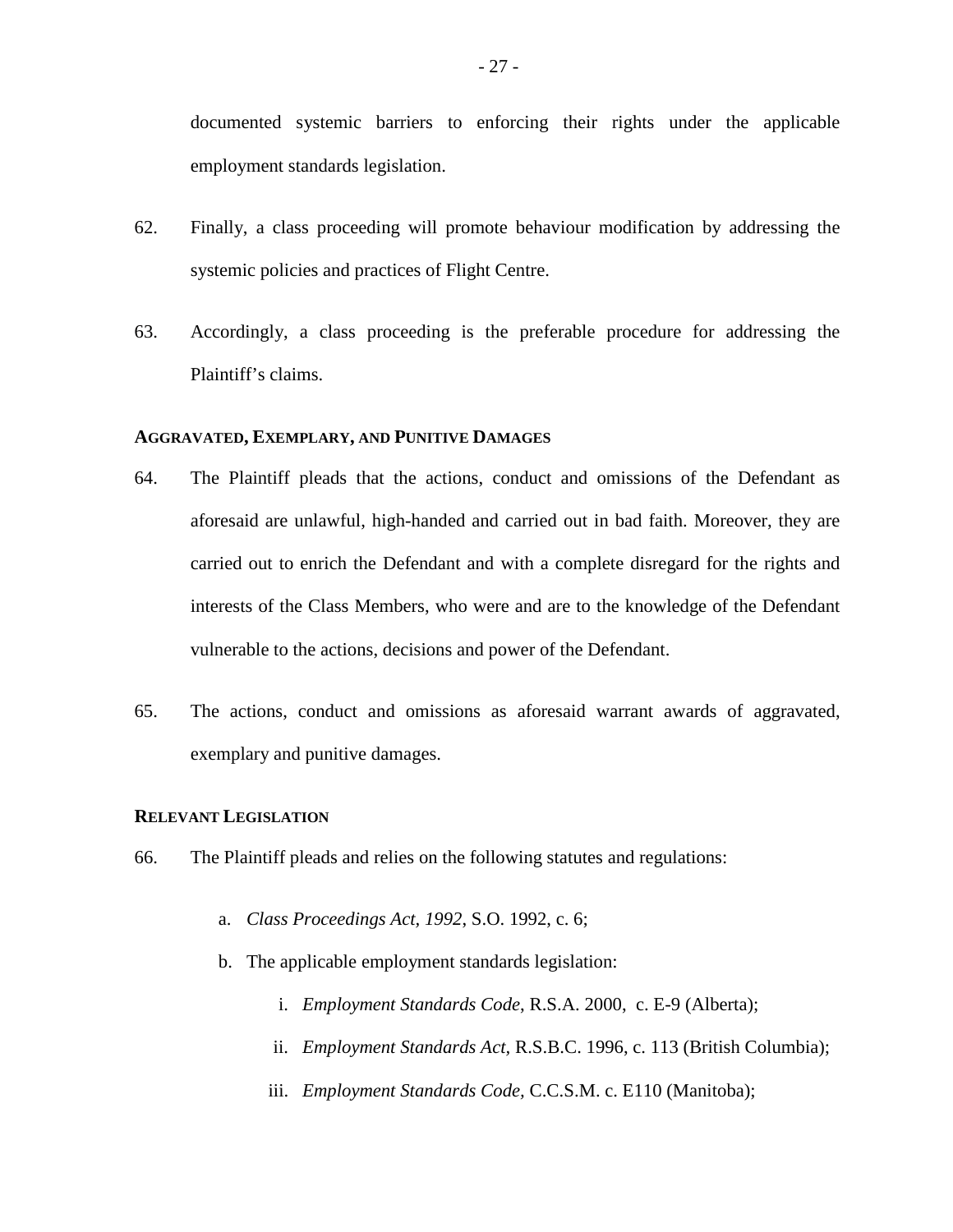- v. *Labour Standards Code*, 1989, R.S.N.S. c. 246 (Nova Scotia);
- vi. *Employment Standards Act, 2000*, S.O. 2000, c. 41 (Ontario);
- vii. *The Saskatchewan Employment Act, S.S.* c.S-15.1 (Saskatchewan); and
- viii. Their respective regulations.

The Plaintiff proposes that this action be tried in Toronto.

February 20, 2019 **GOLDBLATT PARTNERS LLP** 

20 Dundas Street West, Suite 1039 Toronto ON M5G 2C2

Charles Sinclair LSUC#: 43178A Tel: 416-979-4234 E-mail: csinclair@goldblattpartners.com Joshua Mandryk – LSUC#: 68823D Tel: 416-979-6970 E-mail: jmandryk@goldblattpartners.com Nadine Blum – LSUC#52772G Tel: 416-979-6971 E-mail: nblum@goldblattpartners.com Fax: 416-591-7333

Lawyers for the Plaintiff